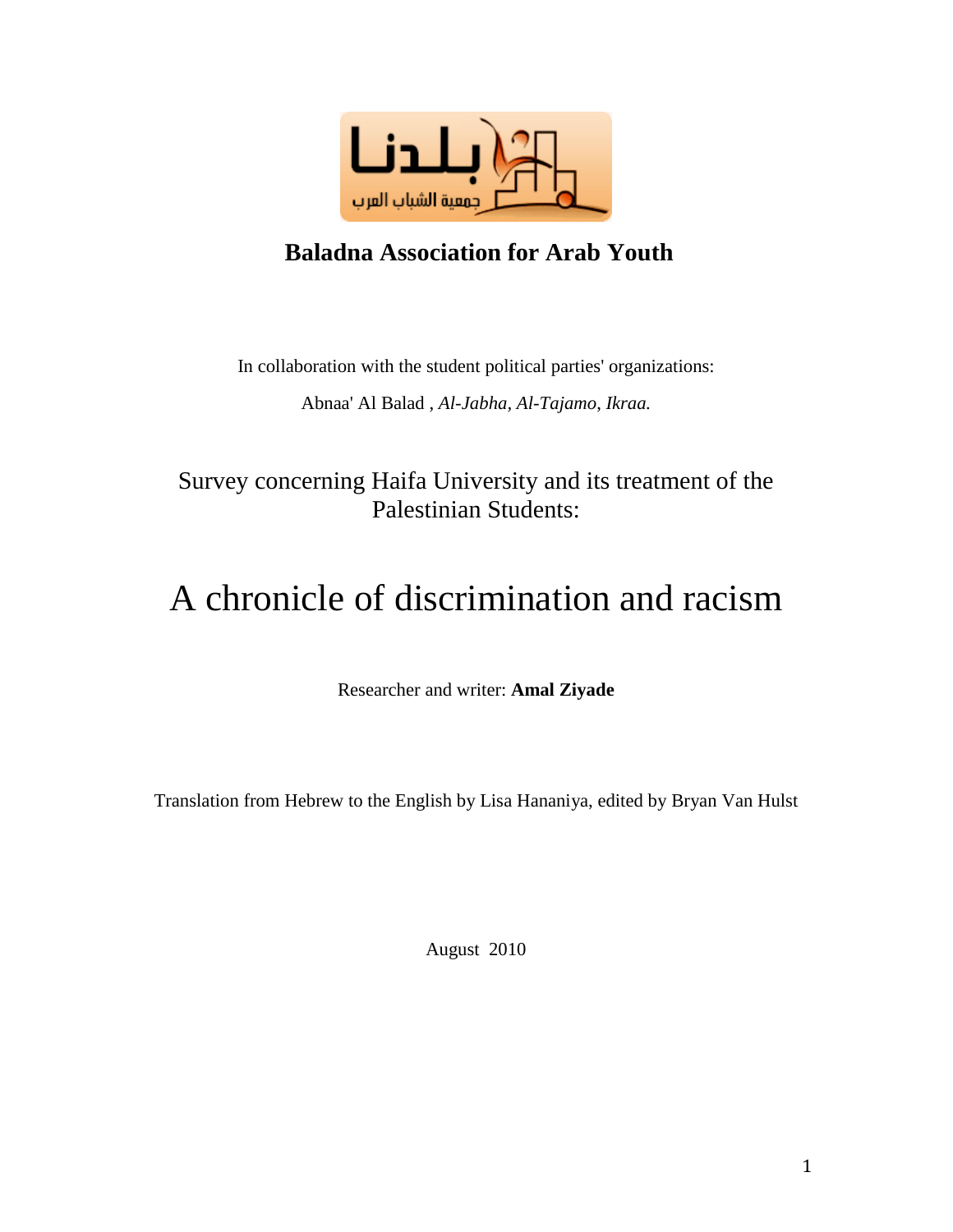#### **Table of Contents Page**

| Introduction                                                                                             | 3  |
|----------------------------------------------------------------------------------------------------------|----|
| The Arab/Palestinian Society in Israel & Higher Education: Facts and General Background                  | 6  |
| The Campus as a Platform for Freedom of Expression and Community Activism                                | 7  |
| Freedom of Expression and Action: The Limitations of University Regulations                              | 9  |
| Approaches towards Political Assembly of Palestinian Students in the University of Haifa                 | 11 |
| Allowing Police Forces into the Campus:                                                                  | 13 |
| Discrimination during the Enrolling Procedure for the Various Disciplines Offered at Haifa<br>University | 15 |
| Discrimination in the Selection Procedure for Dormitories                                                | 18 |
| Discrimination in Grant Offering                                                                         | 20 |
| The Significance of the Involvement of Security Considerations in the Academic Space                     | 22 |
| Racist Remarks Against Arabs by Professors                                                               | 23 |
| Summary                                                                                                  | 24 |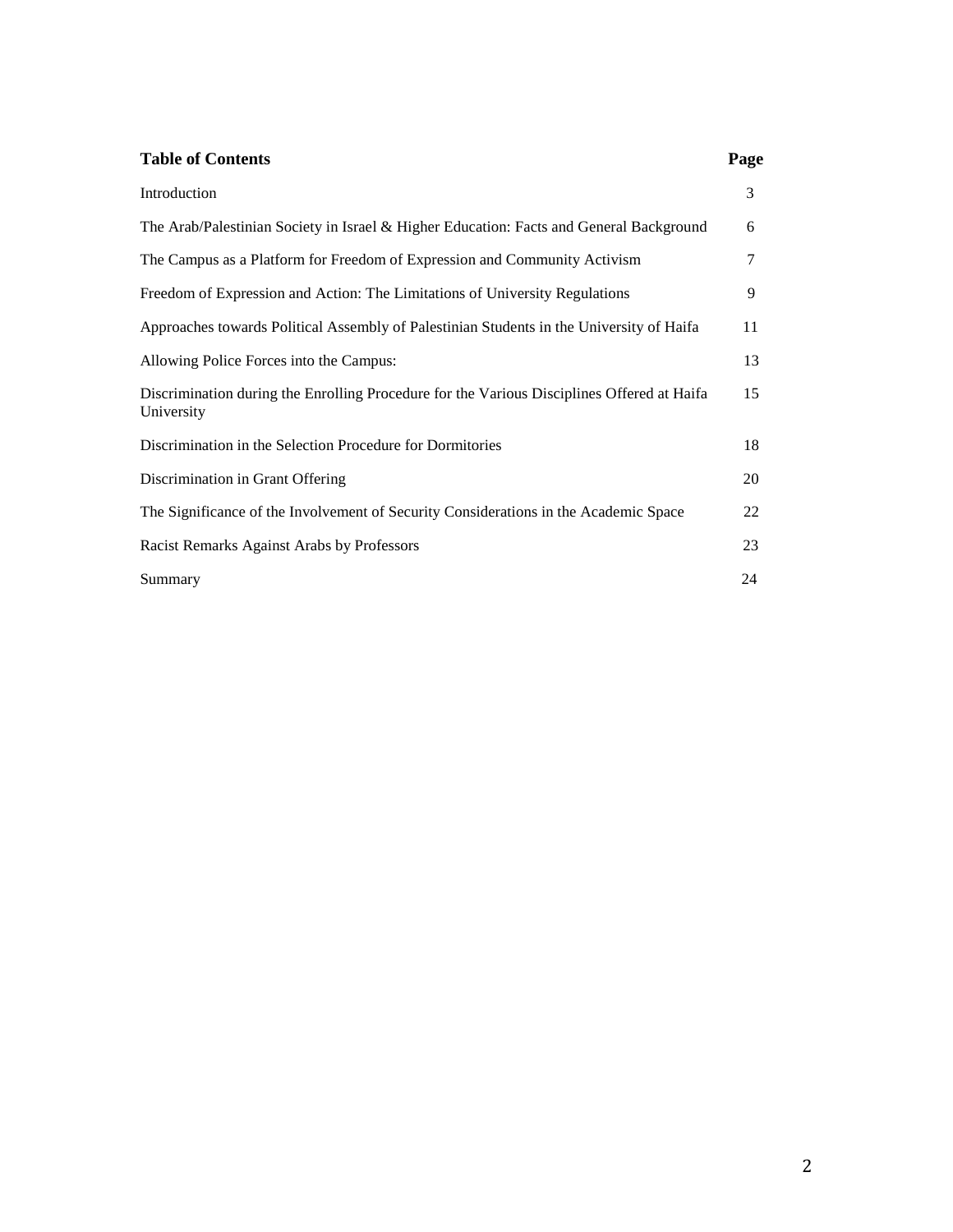### **Introduction**

The term "campus", defined as the territorial space academic institutions are established, is the prime center of student life. Campus life, not only limited to academic learning, is a unique opportunity to gain human capital which is so central when attempting to influence the public sphere and social struggles. Thanks to the values of academic freedom, university offers a wide platform for liberal activity to its fellow students. A historic retrospect easily indicates that countless student led social movements have had a wide influence on both local and global issues. It is this socio-academic freedom that a university provides which allows students to become influential leaders in shaping the public sphere even after completing their studies.

In Israel current circumstances have hardly gone unnoticed and student activism has widely taken place leading to important social and political movements on multiple occasions. For all of these movements the campus administration allowed a great liberal sphere for such activity. However, when it comes to Palestinian students, the access to such socio-political freedom takes a different turn. Since the early stages of Israel's establishment, the different governments viewed educating its Palestinian minority as a tool that could potentially increase the security threat they themselves constituted. David Ben-Gurion, Israel's first Prime Minister, known for his efforts to maintain a wide gap between Palestinian and Jewish citizens (to ultimately neutralize the Arab threat) said in his speech that if the number of Arab students attending universities and high schools increases, certain elements within the population will change, making them stronger than its Jewish citizenry. 1

A similar stance towards Palestinian citizens of Israel can be found amongst other policymakers such as Uri Lubrani, an advisor to the former prime minister. Lubrani was quoted by the Haaretz saying that: "Perhaps it was better if there weren't any Arab students. If Arabs remained hewers of trees then it would be much easier for us to control them, however there are things that do not depend on our wills.<sup> $2$ </sup> Not surprisingly, such segregating attitudes and opinions have infiltrated de facto into campus hallways.

Israel's stance towards its Palestinian citizens in the second decade since its creation is thoroughly analyzed by Yaier Boimel Ph.D. In a chapter of his work, Boimel points out a long chronology of manifestations that have taken place against racism towards Palestinian students. Amongst other topics, Boimel focuses on the difficulty of enrolling into universities, obtaining housing, scholarships and jobs. The professor explains that the consequences of such discrimination are clearly visible when looking at the number of university graduates. Between 1961 and 1971, for example, only 328 Arab students graduated from university, 0.09% of the population, in contrast with 13% of Jewish

 $\overline{a}$  $1$  Ben Gurion speech held in the Knesset during the years 1962-1963 which refer to "certain elements amongst the Israeli Arabs" as threatening Israel's security. Reference: Yair Boimel (2002) p. 168.

<sup>2</sup> Haaretz Newspaper 04.04.1961 Reference: Yair Boimel (2002) p. 123.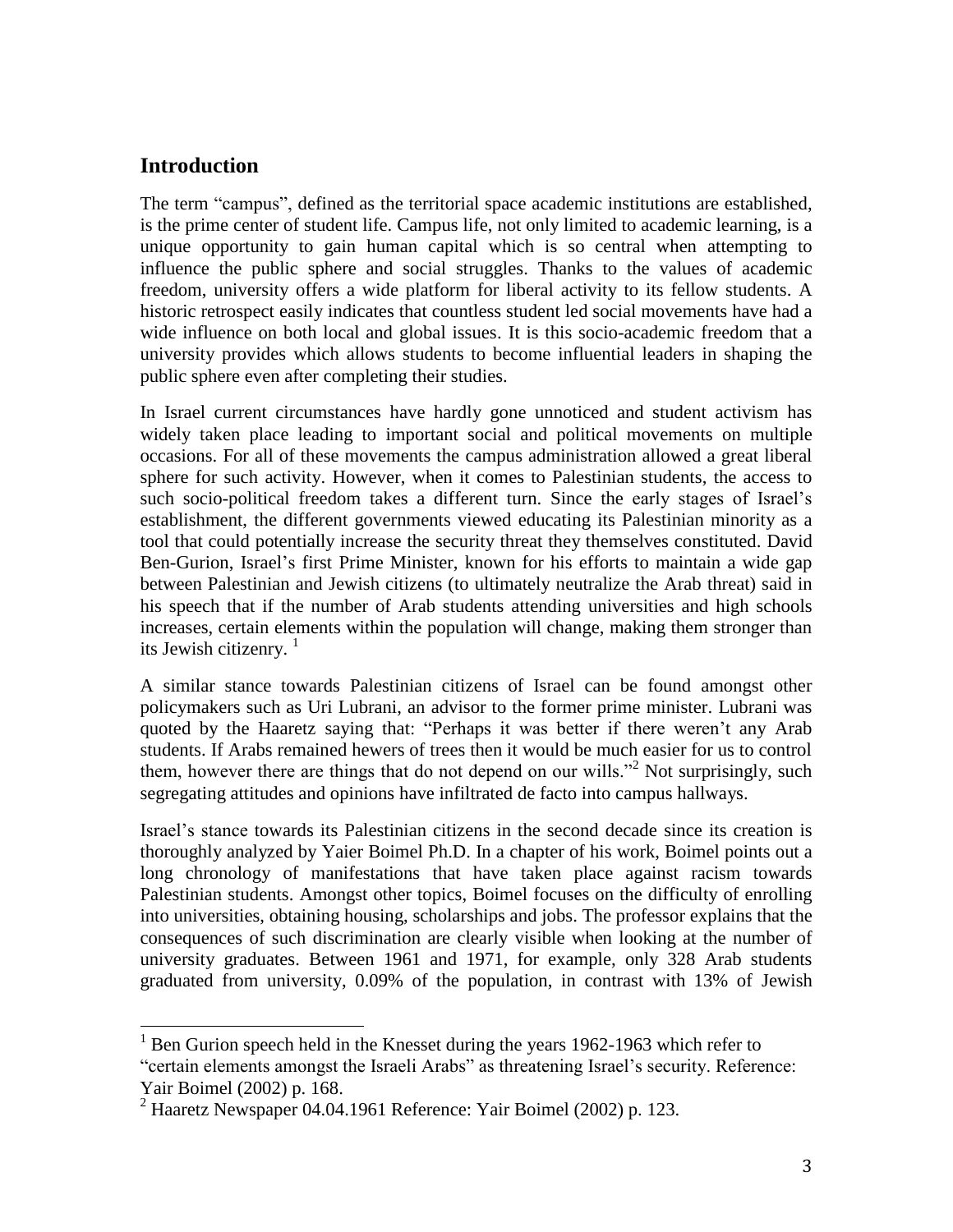university graduates within the same decade. $3$  Notably, the ratio was in different instances imposed in accordance with the Shabak as mentioned in Boimel's research below:

―When Haifa University refused to accept Mohammed Miyari to its teaching staff in 1970 due to recommendations from the Shabak, this became a public matter. The prorector of the University of Haifa, Binyamin Aktsin, justified the consultation of the Shabak saying that Arabs in Israel find themselves in an identity crisis when choosing between loyalty to the state of Israel or the enemy neighboring Arab states. This results in additional precautions when hiring Arabs, even if they have no former convictions and their history is clean." $4$ 

Boimel brings in other researchers to present further limitations of freedom of expression amongst Palestinian students in Israeli Universities. They found that due to the administration's fear of politically organized Palestinian students, each one of them is appointed a security officer working closely with the Shabak (an advising source to the University) when dealing with these students.<sup>5</sup>

If such findings are in fact backed by substantial proof, it becomes clear that how Israeli universities treat Palestinian students is openly discriminative based on the belief that this minority constitutes a potential security threat. The academic freedom and the liberal space that characterize university campus in order to nurture a healthy student life are therefore refrained from Palestinian students merely due to their ethnicity.

Based on these facts one can reasonable question whether such discriminatory behavior continues to be a problem in university campuses and it is this particular matter that will be thoroughly addressed in this document. Through the analysis of recent case studies related to discriminatory actions towards Palestinian students, this study will particularly focus on the reality of Haifa University which covers the highest number of Palestinian students since the early 1970's.

This report is documented by Baladna Association for Arab Youth, an NGO mainly engaged in the empowerment of young Palestinian leadership, which considers student action as vital for leverage over this leadership. The report is based on the growing number of discrimination complaints which is affecting all aspects of life. There is a need to examine whether these are separate cases of discrimination or if they form part of a grander scheme of governmental policy.

This aim of this document is to consolidate action and stir public debate on issues of freedom of speech and the existence of a liberal academic platform for Palestinian students. Such debate would need to occur between university authorities, the Academy, and the general Israeli public.

 $\overline{\phantom{a}}$ 

 $3$  Boimel (2002) p. 263-265.

 $4$  Boimel (2002) p. 264.

<sup>5</sup> Boimel references articles by researchers such as: Alex Reches, Zeev Shif, Henry Rosenfeld. Boimel (2002) p. 264.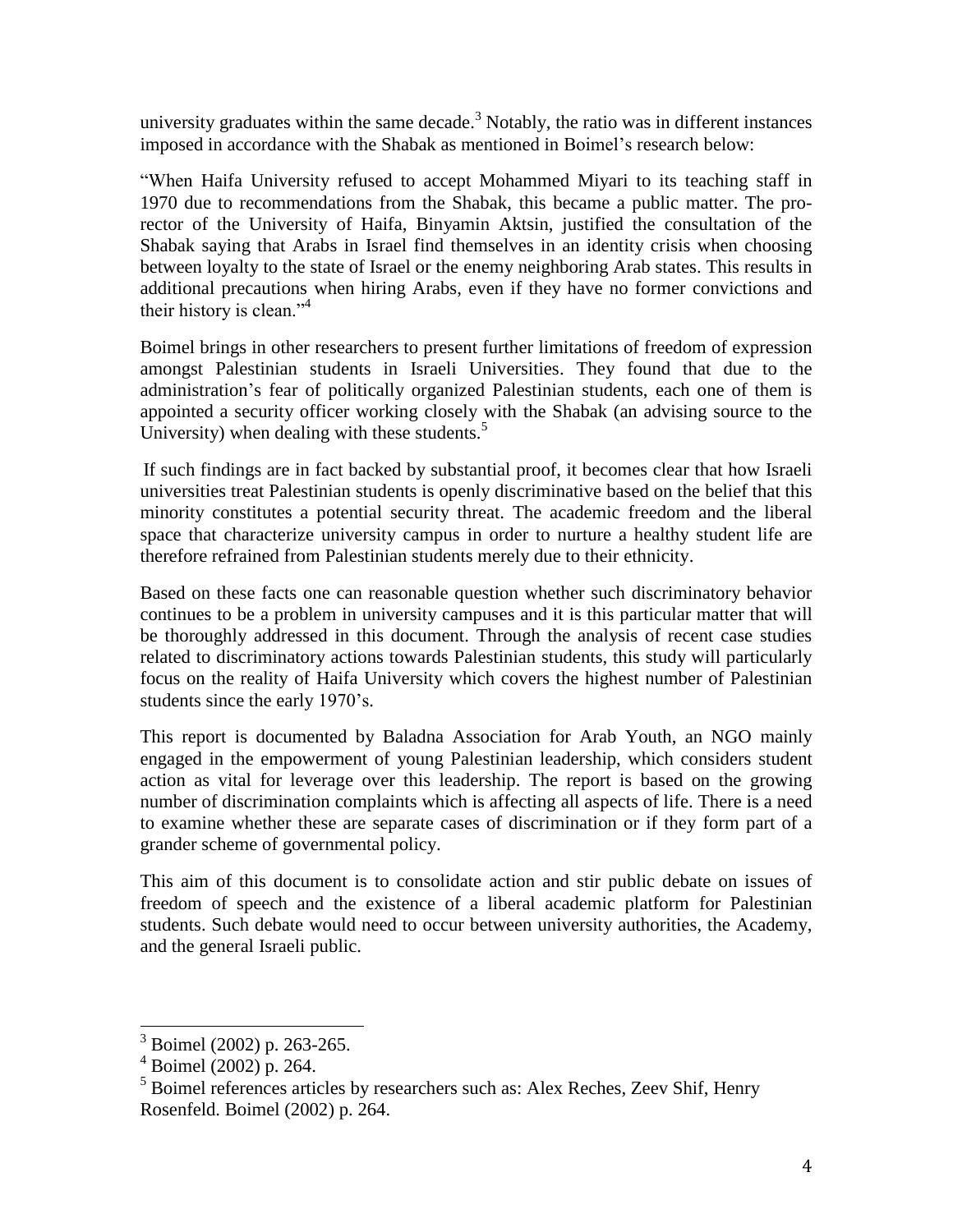As mentioned earlier in this document, the focus will be primarily set on Haifa University. Further research on this topic in prospective publications will expectantly include other institutes of higher education.

The document will cover the following aspects:

**The campus as a platform for freedom of expression and public action**- This chapter will firstly examine the procedures that exist within the university in reference to any political or public action which students engage in. Secondly, a focus will be set on the University's response to any activities and actions Arab students have taken part in. This chapter we will use protocols of the Educational Board of the Knesset which refers to the subject matter.

**Acceptance terms for enrollment into different academic departments:** The issue has been raised several times in instances where Arab students noted that acceptance terms are discriminating on the basis of their ethnicity. This chapter will examine these cases and question if these are indeed unjustified discrimination acts against Arab students.

**Discrimination for acceptance to dormitories:** Here too it has been suggested that the acceptance terms to dormitories are discriminatory towards Arab students. Despite a legal precedent by the federal court ruling that preference of army veterans over Arab students in acceptance to dormitories is discrimination, it still frequently occurs.

**Discrimination receiving grants and scholarships**- Scholarship grants are provided partially through special programs within the section of the Dean's Office of Students at Haifa University. Due to the numerous complaints Baladna has received from Palestinian students however, we decided to examine this procedure as well as the presented limitations to access such grants and scholarships.

Mapping the treatment of Haifa University towards its Arab student body is a first step in a general scheme towards shedding light on the approach towards this minority group by all higher education institutions. The case of Haifa University will help establish initial steps towards changing the existent reality and raising skepticism towards regulations implemented by other academic institutions.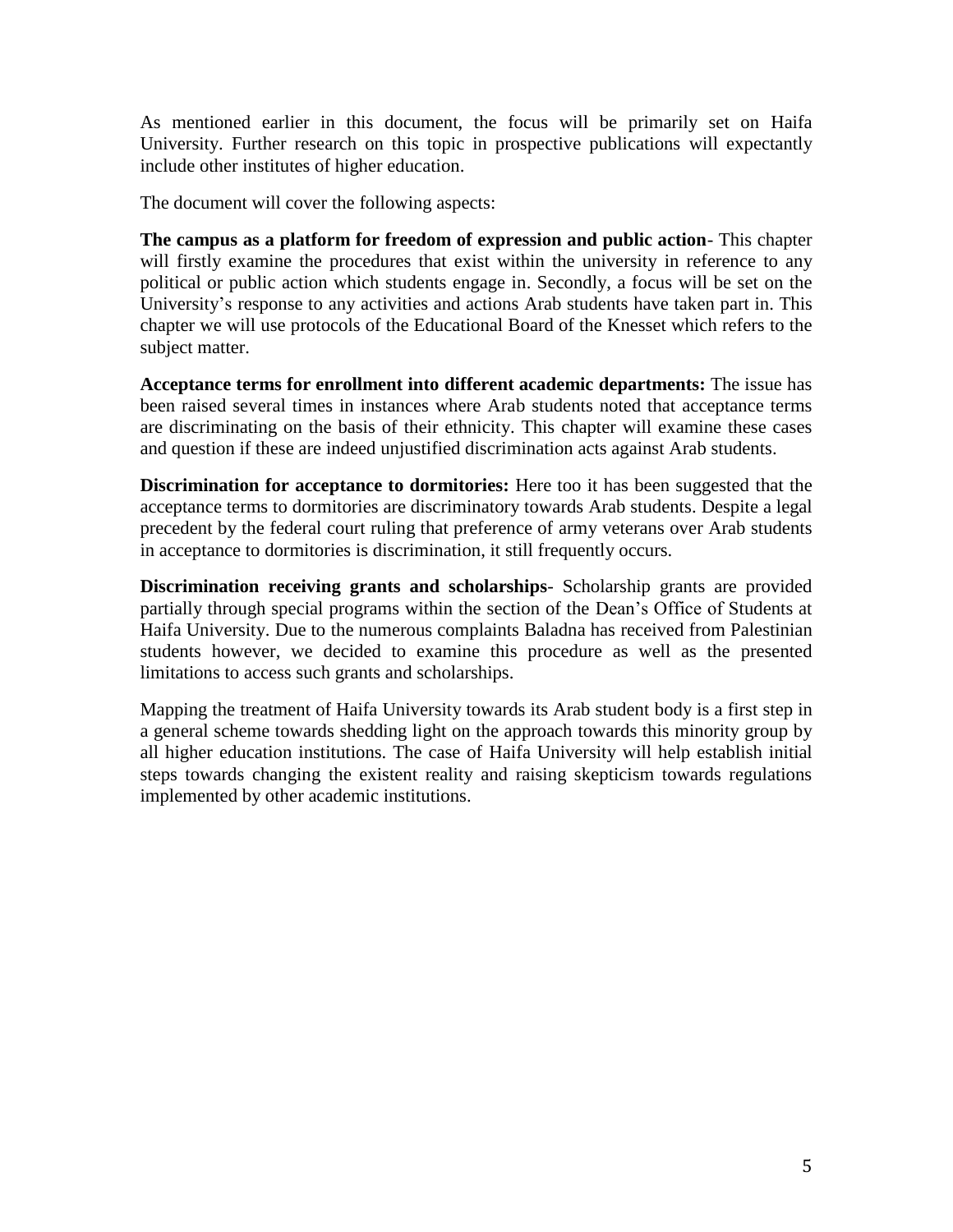#### **The Arab/Palestinian Society in Israel & Higher Education: Facts and General Background**

According to the Central Bureau of Statistics, in the year 2006-2007 only 9.3% of students were Palestinian. Amongst B.A. students only 11.2% were Palestinian that same year. In Haifa University there were 16,705 registered students that same year, 22.1% of them Palestinian. Based on this data, Haifa had the highest concentration of Palestinian students attending Israeli universities. 4.3% attended Ben Gurion University, 8.3% Bar Ilan University, 5.2% Tel-Aviv University and 8.6% Hebrew University.

Education is one the most important measurements to evaluate the progress and development of a society. The educated have always been considered the agents of change affecting progress within society. Higher education is a tool that increases the human capital of a population and thus is a crucial component in processes of growth and progress. The low percentage of students previously mentioned indicates a poignant situation of the Palestinian community in Israel. A general examination of the social, economic, educational and cultural status of this society reveals many problems and flaws, which directly resonate with government policy.

Changing the current reality could thus create a significant increase in the number of highly educated amongst the Palestinian population in Israel, as well as an increase in the number of Palestinian students and academics in all disciplines. This basic need has not been neglected by the Deputy Committee appointed by the Board for Design and Budgeting of Higher Education, mentioning the following in their 2002 summary report:

―Due to the economic, social and political changes that have happened within the Arab society after the creation of the Israeli state, education has become the most important resource for their national and social existence and placement within the Israeli society. These changes have brought an increase in the status of academics, considered to be the focus of the process of political and social rehabilitation and the unification the objectives of the Arab population..."<sup>6</sup>

When observing the reality it is clear that little has been done since the writing of this report.

 $\overline{a}$ <sup>6</sup> The recommendations of the Deputy Committee report chaired by professor Majd-Al-Haj, for the Board for Design and Budgeting of Higher Education Amongst the Arab Population were submitted to the Board on December  $12<sup>th</sup> 2001$ .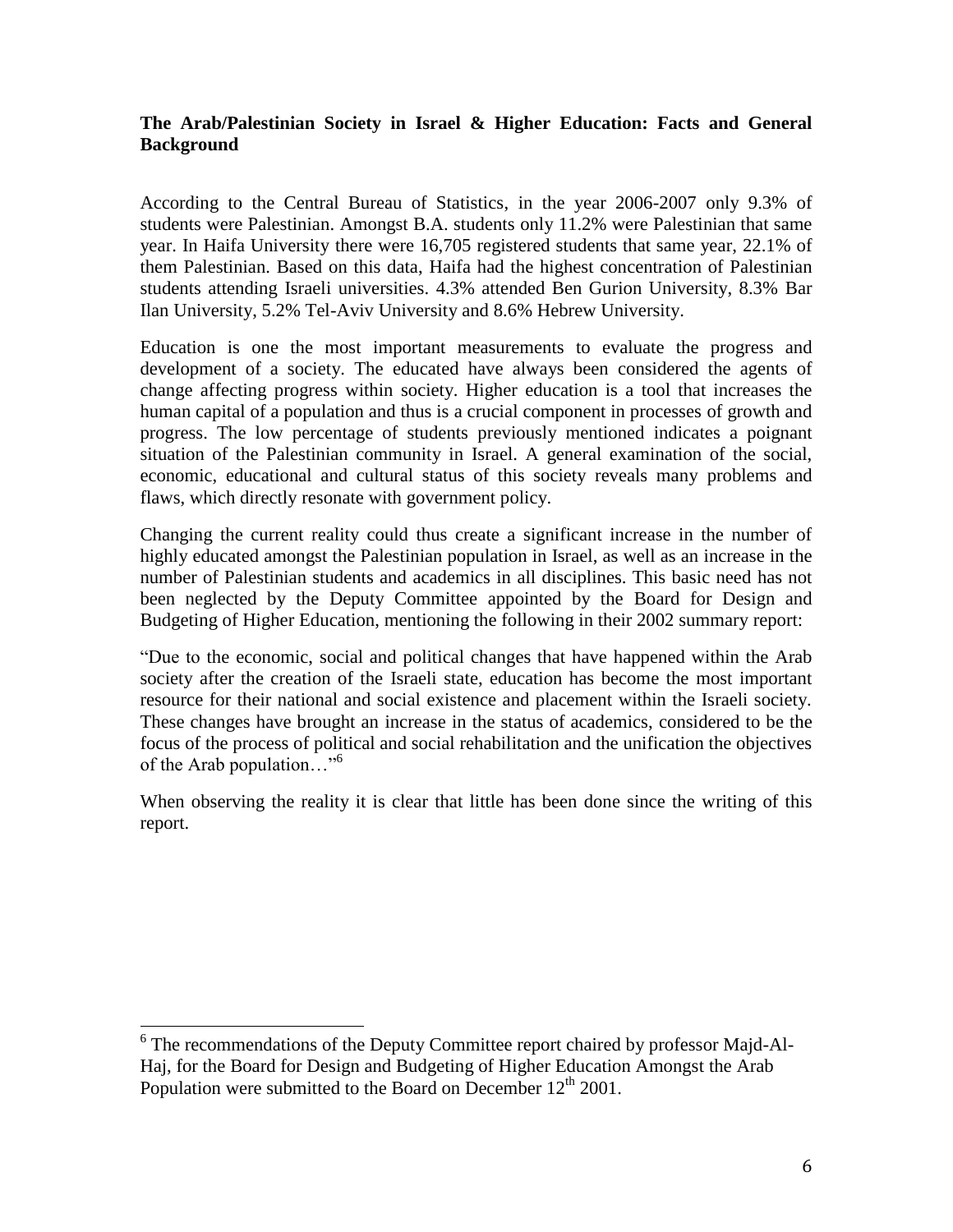#### **The Campus as a Platform for Freedom of Expression and Community Activism**

#### **History:**

A simple read of the opening words on the official website of Haifa University reveals the following statement:

―The University of Haifa is the most pluralistic institution of higher education in Israel: sons and daughters of both veteran cities and development towns, kibbutzim and moshavim, new immigrants, Jews, Arabs, and Druzes, IDF officers and security personnel—all sitting together on the bench of knowledge in an atmosphere of coexistence, tolerance, and mutual respect. The University considers the link between academic excellence and social responsibility as its flagship, and service to the community as one of its important goals."

The question arises whether this statement reflects actual reality and whether the ―atmosphere of coexistence, tolerance, and mutual respect‖ really dominates the University's relationship with its Palestinian students. Does the University really allow Palestinian students the possibility to maximize their access to academic excellence while at the same time permitting them the freedom to criticize Israeli policies?

The following case shows us the general atmosphere that dominates the hallways of Haifa University:

In early 2009, on the evening of the  $18<sup>th</sup>$  Knesset elections, Israel operated an offensive attack on Gaza. As a result of these attacks, approximately 1300 civilians were killed, one third of them children. The leading voice amongst the Jewish population translated into sweeping support of this violent attack, and the general atmosphere in the country prohibited voices of criticism to take part in the discourse, even on university campuses.

On 6 January 2009, police forces entered the campus of Haifa University in order to stop student demonstrations that were held against the attack on Gaza. The police force had entered after the University authority authorized their entrance. A Jewish student demonstration in support of the events in Gaza that took place at the same remained untouched. The special police forces used extreme and brutal violence against the Palestinians students and arrested 11. Following the events, one student was referred to the hospital for medical attention.

This chain of events demands a critical study of the current reality dominating Haifa University since the case of the Gaza demonstrations are far from being an exceptional one. In many other instances special police forces have entered the campus in order to forcefully prohibit demonstrations hold by Palestinian students. Palestinian activists tend to be engaged in strong criticism towards the policies of the Israeli government particularly addressing Palestinian citizens of Israel and the occupied territories. The poignant situation does not end here however; many students have reported

 7 http://www.haifa.ac.il/html/html\_eng/welcome.html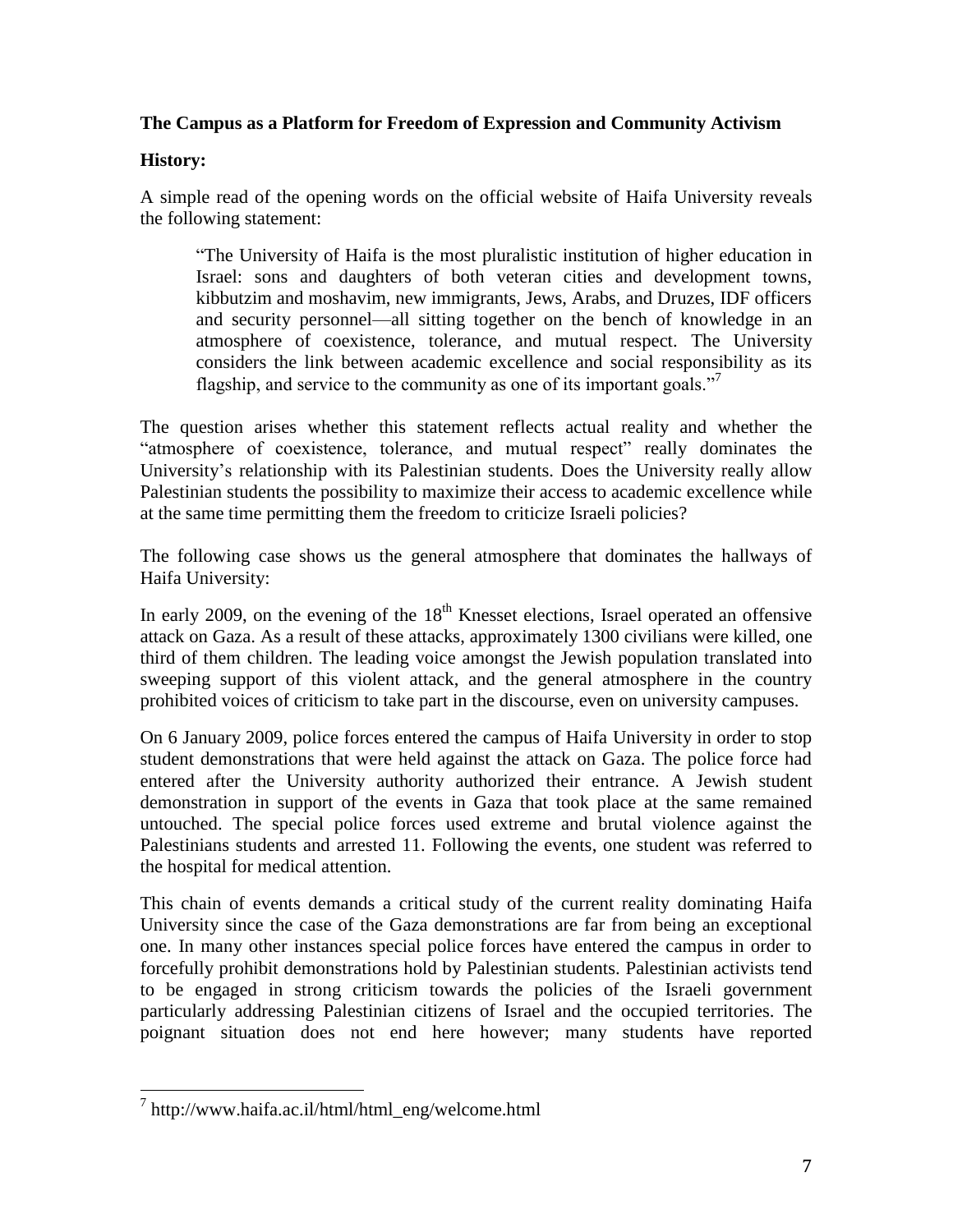discriminatory and racist attitudes towards them from their fellow Jewish students, and faculty and staff members.

The day the Gaza demonstrations took place, Attorney Mazen Copti, member of the Board of Trustees of Haifa University, submitted his resignation in protest against the University's treatment of its Palestinian students. Copti mentioned in his resignation letter that "this [his resignation] is the little I can do in order to express my objection to the discriminatory treatment of the University towards its Arab students."

As mentioned, this event is no exceptional case. In the following report we will address the complaints of Palestinian students who have been victims of discrimination from the University authority and administration.

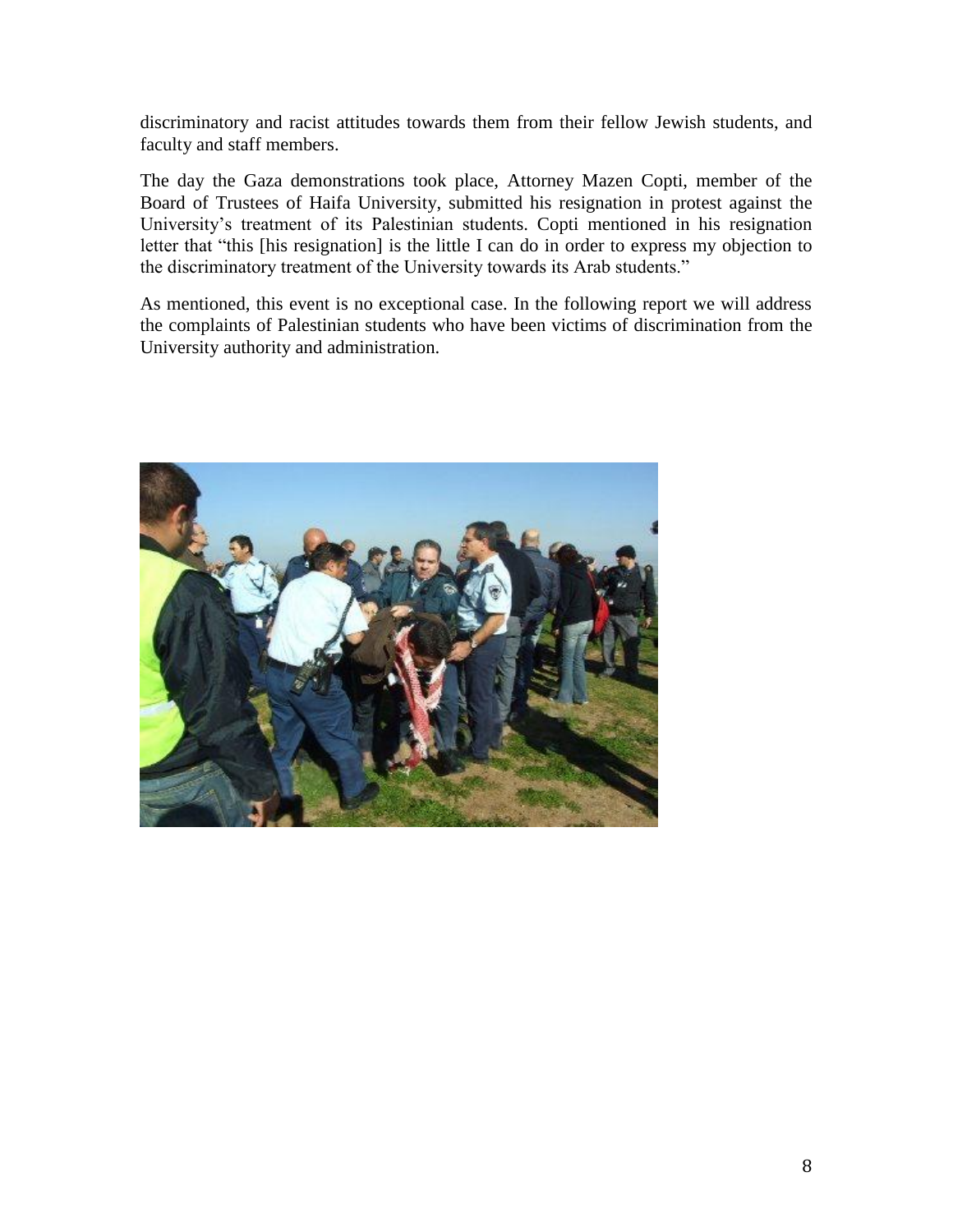#### **Freedom of Expression and Action: The Limitations of University Regulations**

On 4 July 2009 eight active student members of leftist political movements Hadash-Balda and Meretz hold a demonstration on the Haifa campus covering their mouths with tape and holding signs in Hebrew and Arabic saying "For the information of the Student Association: It is better to be silent than to be racist." They also distributed flyers saying ―Stop! Racism is in front of you!‖ This symbolic action occurred in response to the racist remarks expressed against Arabs by a Student Association's spokesperson

The administration, the Dean of Students, and security forces considered this student action a violation of the procedures for social activism on campus. The students faced a discipline committee and were charged with several convictions. Below is a summary of the violations for which they were condemned:

*"Inappropriate student behavior; interruption of lectures and research or University work; disobedience of University authorities; violation of University procedure referring to social activism on campus."* 8

At the end of the hearing, Judge Dr. Khaled Ghnayem ZIka acquitted the students and mentioned that "This is an expression of freedom of speech...The University must clarify its regulations and procedures as for public activism."As thus, the University must regulate its public activity whilst remaining true to the value of freedom of speech as anchored in the basic rights of the country.

For a better understanding, we will now shortly focus on the legal aspect of this subject.

On 29 May 2007 the Knesset passed a new law affecting the principles of students' rights in Israel. In section two of the legislation it is mentioned that:

―The purpose of this law is to determine the basic rights of the Israeli citizens as well as the residents of Israel and their accessibility to higher education together with student rights values. The obligation of Israeli society is to protect these rights as well as the equal opportunity to higher education."

The value of freedom of speech is pointed out in section 5 and 6 of this law:

5. Without diminishing every right granted by the law, every student has the freedom to express his or her opinions and views about the content of the subjects and values studied and expressed; **this section is not meant to limit the authority of an institution when regulating the means of expressing opinions and points of view to reinsure an appropriate study environment (my emphasis)**

6. Every student has the freedom to protest in every subject and matter, especially in subjects concerning the rights of students **according to the rules that are written in the University regulations (my emphasis)**

<sup>&</sup>lt;sup>8</sup> See protocol of Behavior Committee, Haifa University, case number 94/07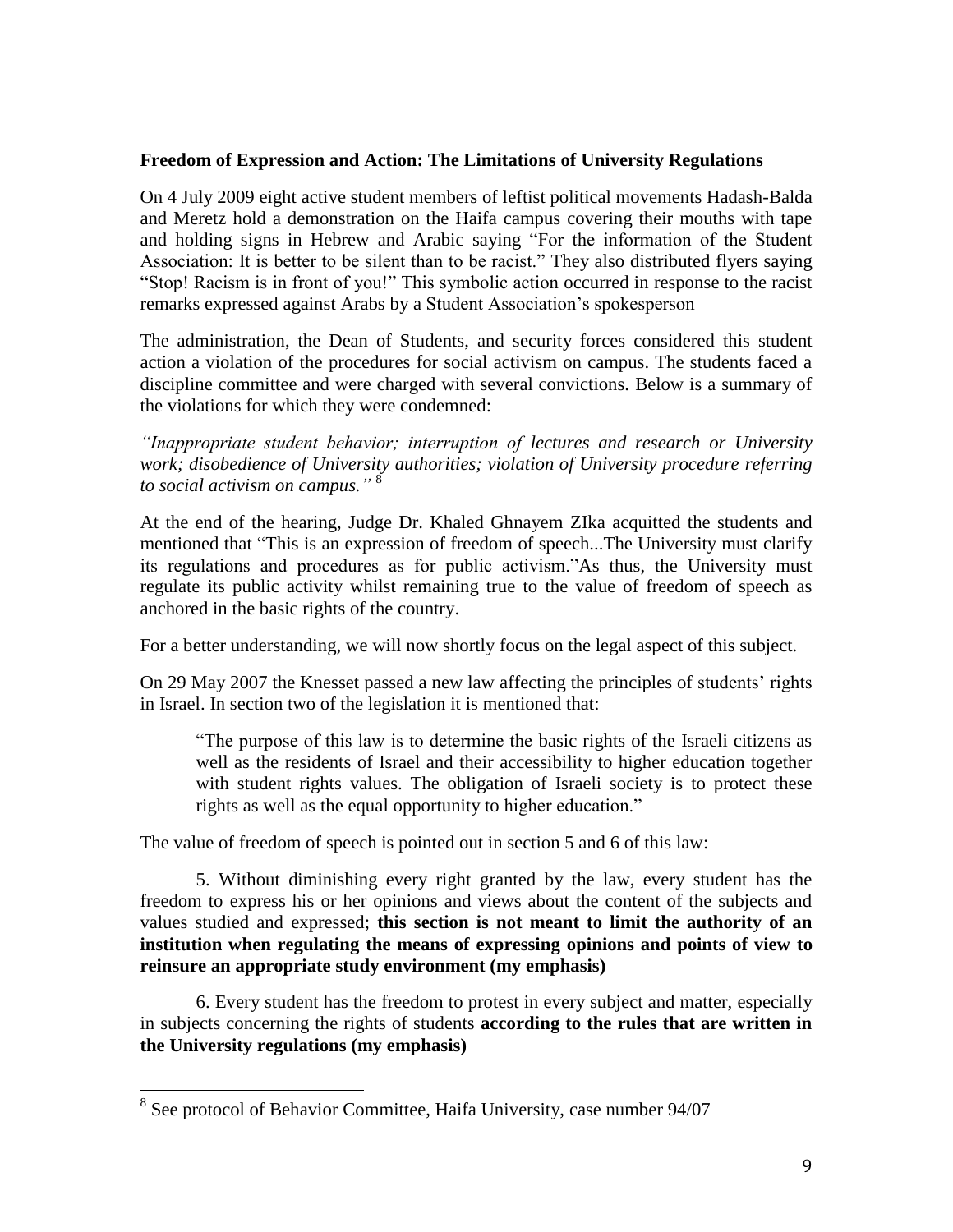These sections of the law allegedly anchor the rights of freedom of expression and assembly. This however is only in accordance with each institution's regulations and norms. Therefore, each institution can limit the right of freedom and expression with its own regulations in the interest of maintaining a "proper intact study process." This gives any academic institution leverage to completely ignore the basic law of respect and freedom of the democracy that is Israel.

Upon the surface it appears that this law has given Haifa University the right to limit the right and freedom of action on their campus. It did not take long before the University assumed such powerful right. For instance, on 24 December 2009 several Palestinian students from different political groups in Haifa University were denied from performing a demonstration by the Dean of Students Yoav Lavy. Lavy claimed that "throughout the day we received information that student groups opposing this demonstration were organizing to 'stop the demonstration at all costs.'" Levy also mentioned that considering the tense circumstances, there was high certainty that this demonstration would have caused a serious violation of the public order on campus and thus the demonstration that was first approved, had to be subsequently denied. "All this in accordance with the authority granted to us [Haifa University] in the university's public activity regulations."<sup>4</sup>

This case took place almost two years after a deliberation on the issue of freedom of speech and action was released by the Committee of Education Culture and Sports on 9 January 2008. This debate focused on the violation of freedom of speech and political action in universities. It also mentioned that Haifa University limits the freedom of speech and student assembly. In the summary of the report, the committee Chair and Knesset member at the time Michael Malkior said: "everything extremely opposes the values of democracy and freedom of speech, this violation is worse so when opposing students' freedom of speech which should definitely not occur in universities of Israel."

To sum up this chapter, I would like to call for a severe protest against the conduct of Haifa University in this matter and the cases analyzed as far. It seems as though the University of Haifa has not realized it is severely violating fundamental constitutional rights. As long as it maintains this position, the freedom of speech and action is at great risk.

 $\overline{a}$ 

<sup>9</sup> A letter response from Professor Yoav Levy to the representatives of the Arab students' cells: Iqraa, Sons of the Land, Balad-Tjmoo 29.12.2009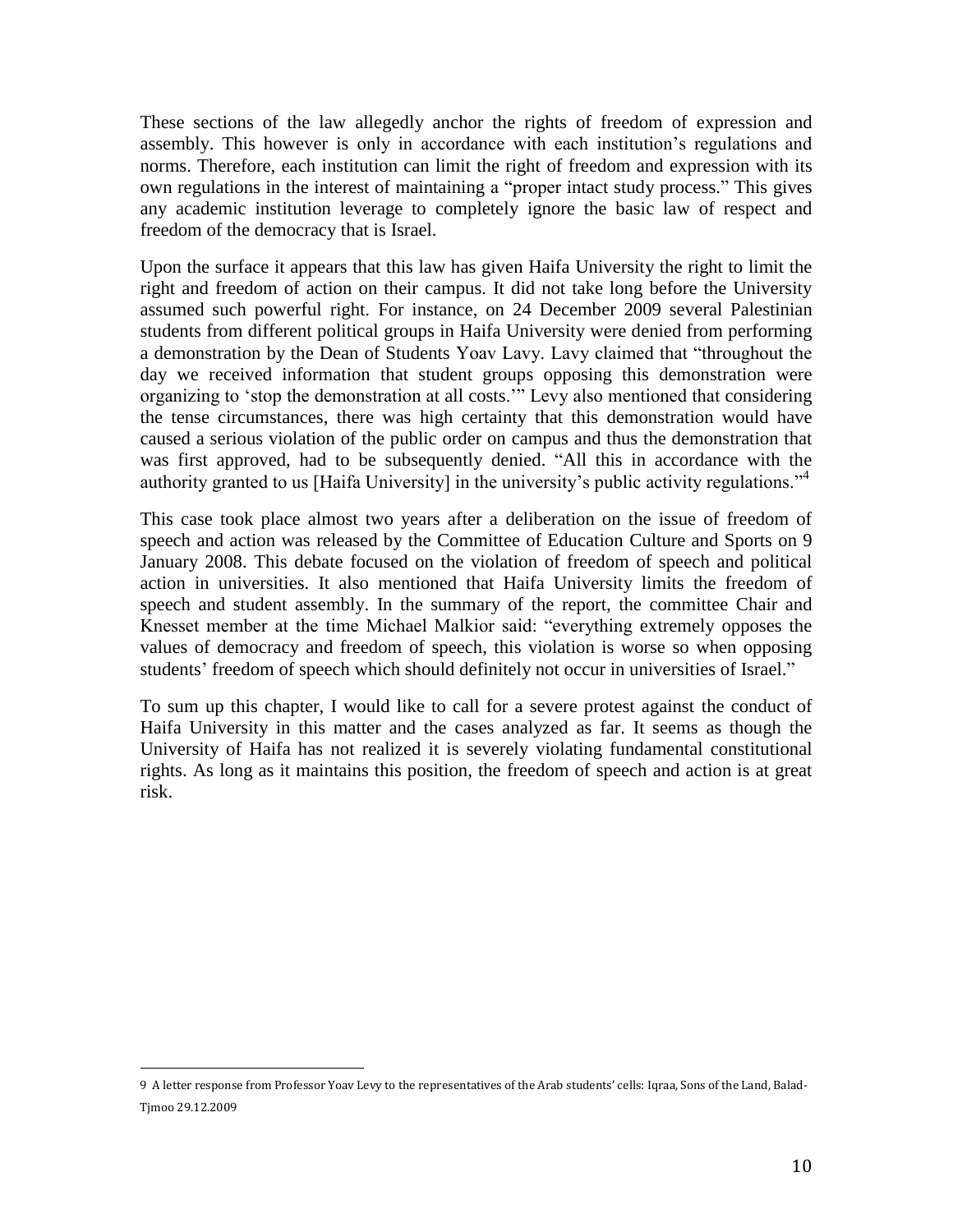#### **Approaches towards Political Assembly of Palestinian Students in the University of Haifa**

Palestinian student activism begun in 1958-1959 when politically active law students created the first Arab student council in the Hebrew University of Jerusalem. This organization was created as a response to the lack of institutions addressing the needs of Palestinian students as collectives and individuals. Their agenda used to deal with obstacles Palestinian students face such as cultural and linguistic difficulties creating a feeling of alienation, the allocation of funding and scholarships that universities do not supply as well as political anxiety They were known above all however, for their activities of political character which allowed a platform for activism concerning issues of discrimination of the general Palestinian population within Israel <sup>10</sup>

Since then Palestinian student organizations began to rise in other Universities. Together with Palestinian student committees they operated parallel to the student government, in which any student can become a member. However, unlike the student government which gains recognition and budget from the academic institution, these committees are not officially recognized. Therefore, their activities are not funded despite existent dialogue between both student organizations.

Throughout history, Palestinian student movements in Israeli universities became known for its commitment to nurturing Palestinian national identity. This occurred even under extreme pressures when universities used security forces beyond those of the university itself, extending to assistance of the Shabak. Many Palestinian students known for their political activities have been occasionally summoned for investigations by the Shabak. Their activities were further used as an excuse to place them on disciplined trial and charge them with serious punishments such as suspension, expulsion from university ground and so on.

On 15 January 2009 Ali Kadari, chairman of the Jabha-Hadash movement in the University of Haifa, was summoned for a trial with the Shabak section of the Akko police department. It was claimed that Kadari organized activities against Israel's attacks on Gaza. In March 2008, Mhammad Jamal, an M.A. political science student of Haifa University and member of Hadash-Jabha, was summoned for a discipline trial at the University due to protest activities he took part in when Knesset member Avigdor Liberman visited the campus. In yet another case, 10 students, 7 of whom member of the Arab student council, were put on disciplinary trial for protests they held in 2008 against the government's legal advisor who had recommended not to charge police officers for killing 13 Palestinian citizens of Israel in the events of October 2000.

Following up on a previously mentioned case, five of the students who took part in the Gaza demonstrations organized by the Arab student Council in the beginning of 2009, are still facing ongoing trials dealing with these events.

 $\overline{a}$  $10$  Boimel, Yaair. The Treatment of the Israeli Establishment towards Arab in Israel: Policy, Principles, and Activities: The Second Decade 1958-1968. Doctoral Dissertation. University of Haifa. February 2002. P. 263-265.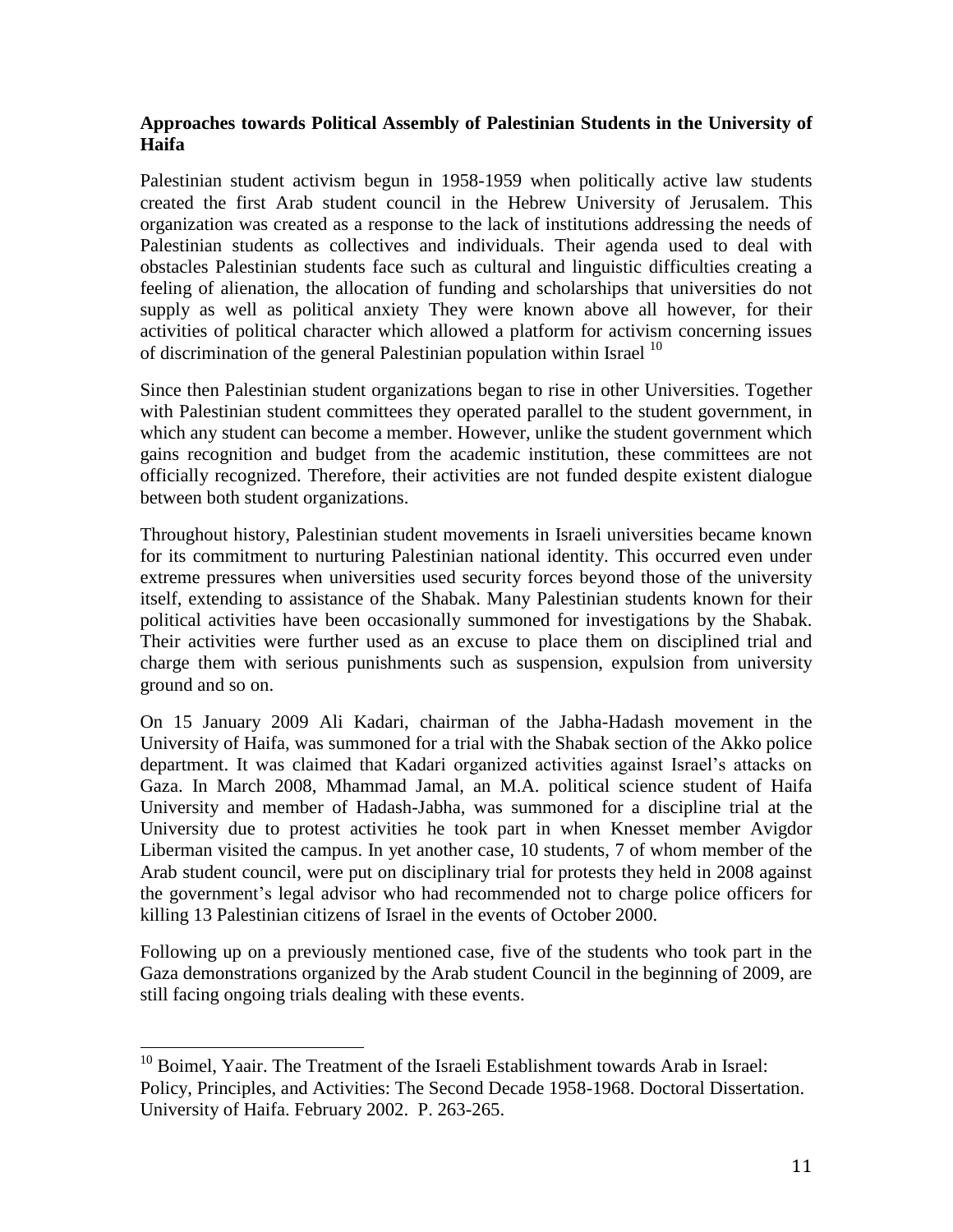One of the students, Ali Haj, active in Islamic movement *Ikraa*, was expelled from the University for two weeks. When he returned he was informed that he was no longer hired for his position as professor of mathematics. Haj, an M.A. student in Mathematics, was brought to discipline trial which up until today has not come to conclusion. The other four students are following similar trials.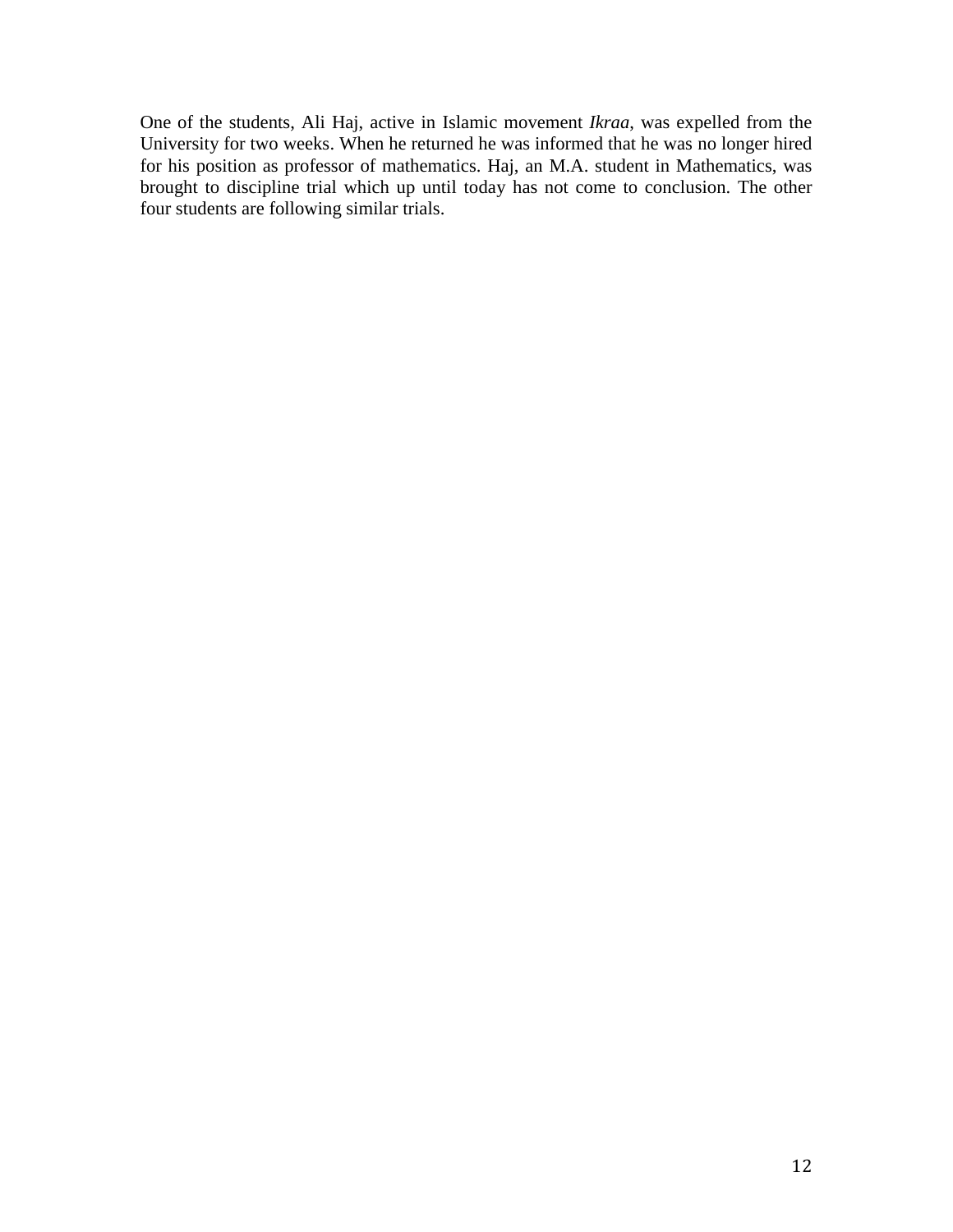#### **Allowing Police Forces into the Campus:**

On 6 January 2009 Palestinian students held a demonstration on the campus of Haifa University opposing the Israeli military attack that had killed 1,300 civilians in Gaza. Haifa University informed the police force allowing them to enter the campus with special units and to use excessive power. Eleven students, including two women, were arrested whilst one student had to be rushed to the hospital. The Jewish student demonstration supporting the Israeli army in Gaza took place at the same time but remained untouched by the police forces and unopposed by the university administration.

This case raises skepticism as to the actual freedom of speech promised by the Haifa campus to those who might hold unpopular opinions. The assumption is that they too need a liberal platform based on the right for freedom of speech (a guiding light of the academic institution). In democratic societies or those aiming to assume enlightened, the university campus should be the ideal place to out one's opinion for it is founded on the principles of freedom.

However, the University's cry for a police force, which thus allowed them to enter the campus to "handle" the Palestinian students, firstly opposes universal values of freedom, equality and justice, and secondly serves consequential problems on the following levels:

**Delegitimizing freedom of expression and protest activity**: The fact that the University chose to be intolerant towards students opposing government policy (which receives undeniable support from the public) serves as a clear message that political opinions and protests are prohibited whilst those who do decide to immerse in them might face a police force.

**Delegitimizing Palestinian students**: The Gaza protests are not the first time in which Haifa University shows zero tolerance towards protest activity from Palestinian students. Through its intolerance and mismanagement Haifa University has immersed the external atmosphere into the student campus. This received a comprehensive reference in the "Or" report which investigated the events of October 2000, a time of numerous clashes between Palestinian citizens and police forces.

The above mentioned consequences clearly indicate that the wall between the campus: an alleged independent academic space based on universal values of equality and freedom, and the outside world is non-existent. The campus has become yet another agent amongst many others that serves governmental policies to identify the Palestinian minority in the country as a security threat.

The fact that the students who had protested against the actions in Gaza were summoned for "clarification talks" by the Shabak points out apathy from the University's side for thinsertion of the outside reality into the campus.

Even if the demonstration held on campus were allegedly illegal, this does not give the University legitimacy to authorize a police force into the campus. Important to mention moreover, is that according to many testimonies the behavior of the Palestinian students in question did not oppose any kind of threat to the order in the University even if they were not in accord with University procedures. It becomes apparent that the refusal of the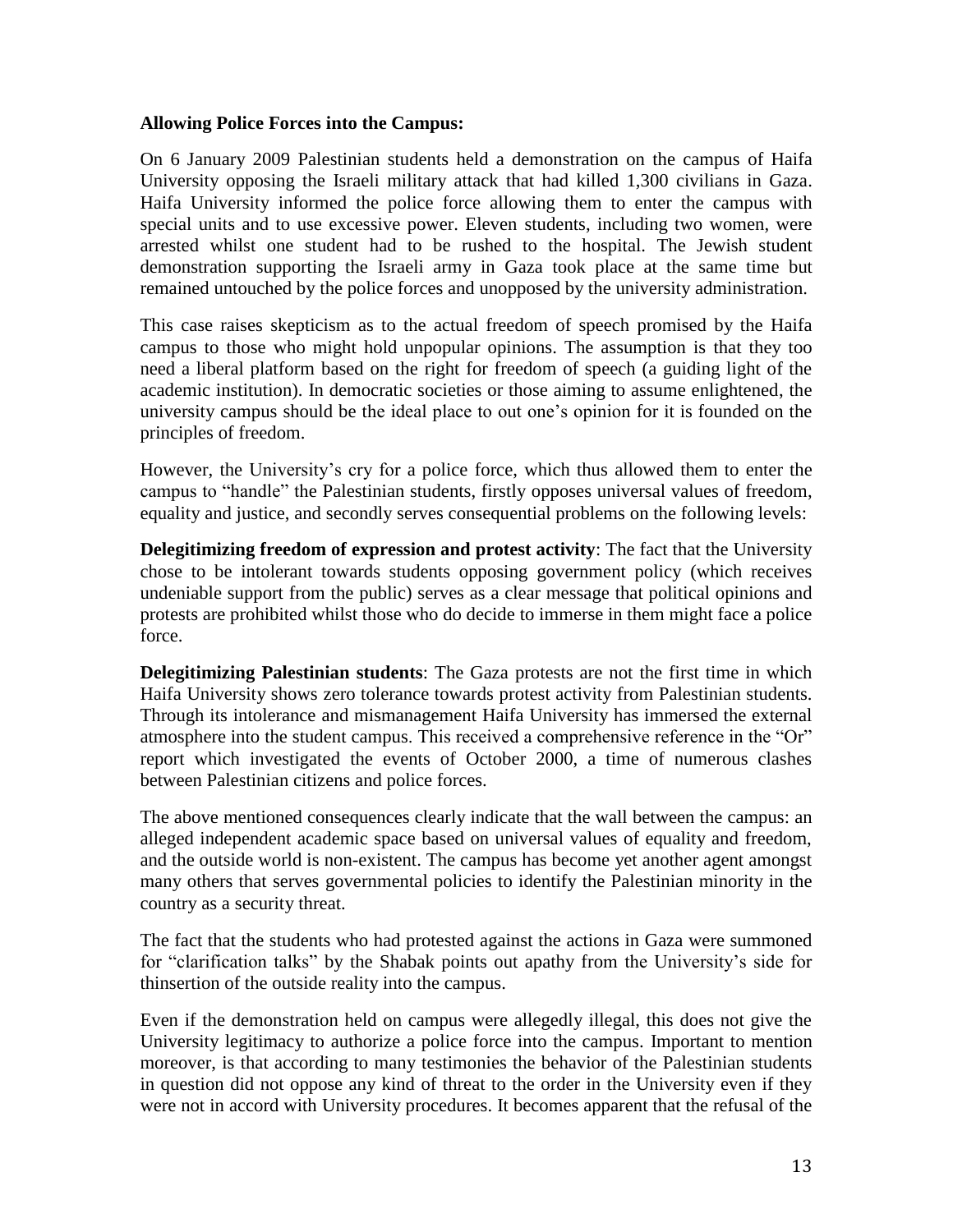University to approve the protest to take place created an atmosphere of de-legitimization and intolerance.

In such a tense atmosphere it would have been more appropriate if Haifa University had acted with moderation by implementing a different strategy. In this case the violation of the Palestinian student's rights was disproportionate and has created serious fractures that require an extended length of time to heal.

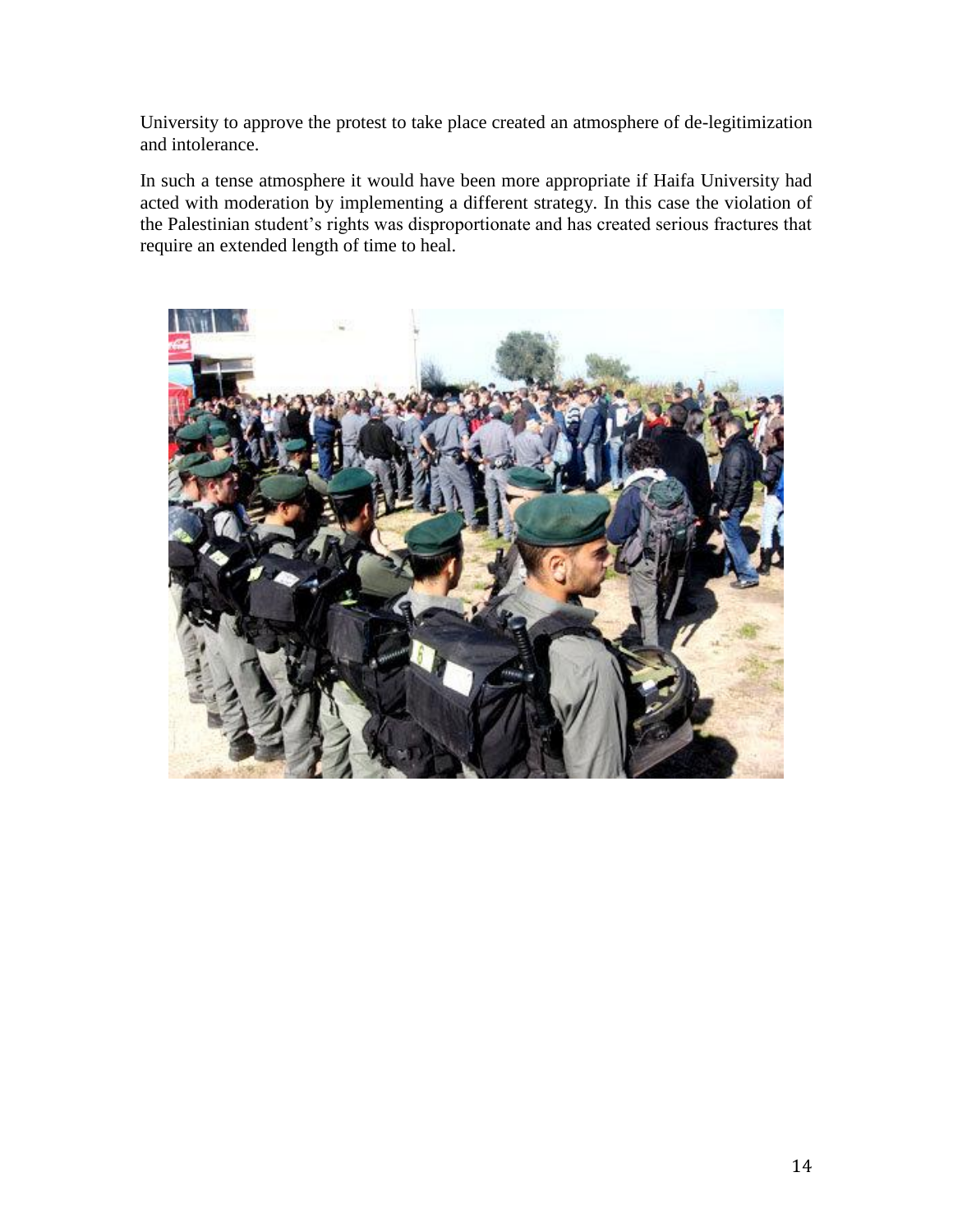#### **Discrimination during the Enrolling Procedure for the Various Disciplines Offered at Haifa University**

One of the main components that affect the access to higher education are the requirements for enrollment. A report that tackles the rights for higher education in Israel published by ADVA center (January 2007) mentions that officially there is no discrimination in the acceptance requirements implemented by academic institutions.<sup>5</sup> In practice however, there are several factors that severely limit peripheral communities – including the Palestinian community— to fulfill these requirements leading to a relative low representation in institutions of higher education. The two main causes of these limitations are the quality of the high school *Bagrout* certificate together with the psychometric examination. Data found in the same report, furthermore, pointed out that amongst high school graduates between 1997 and 2005 only 14.9% Palestinians were studying at universities or academic colleges (2.7% in college) as opposed to 32.4% Jews (11.4% in college). Furthermore, in 2004 Palestinian students composed 9.8% of the undergraduate student bodies at universities in contrast to 9.0% in 2000. Only 5.5% of the Palestinian students studying for their undergraduate degree in 2004 attended public colleges while 4.7% of them attended private ones.

An examination of the acceptance rate to the different fields offered at Haifa University indicates the existence of an age criteria to access a number of academic departments. A legal petition submitted to the Court by human rights organization KARAMA, and in the name of the Committee of Supervision over Issues of Arab Education, raises the problematic nature of this age criteria practiced by all institutions of higher education in Israel, an inappropriate discrimination towards Palestinian students.<sup>6</sup>

When focusing on Haifa University one can find this discriminative age criteria in the following departments: sciences, biology, social work and health, communication clinician, nursing, physiotherapy, occupational therapy as well as teaching formations. In all these departments candidates are required to be 20 years of age or higher, with an exception in occupational therapy where candidates are obliged to be above 19.

In these cases, the age criteria for enrollment generally discriminate against students that have not reached the required age. This specifically discriminates Palestinian students since the majority starts their academic education at the age of 18 when they finish high

 $\overline{a}$  $12$  Enrollment into a number of academic fields in certain academic institutions is based on discriminatory acceptance requirements. One of such examples is the age barrier that the Medical school of Tel Aviv University sets, not allowing anybody under the age of 20 to be accepted. Soldier students however, are exempted from such norm. When examining this case it becomes clear that mostly Arab candidates are affected by this policy. Henceforth, this a discriminatory acceptance limitation based on ethnicity.

 $^{13}$  580/07 District Court House in Tel Aviv KARAMA organization against Tel Aviv University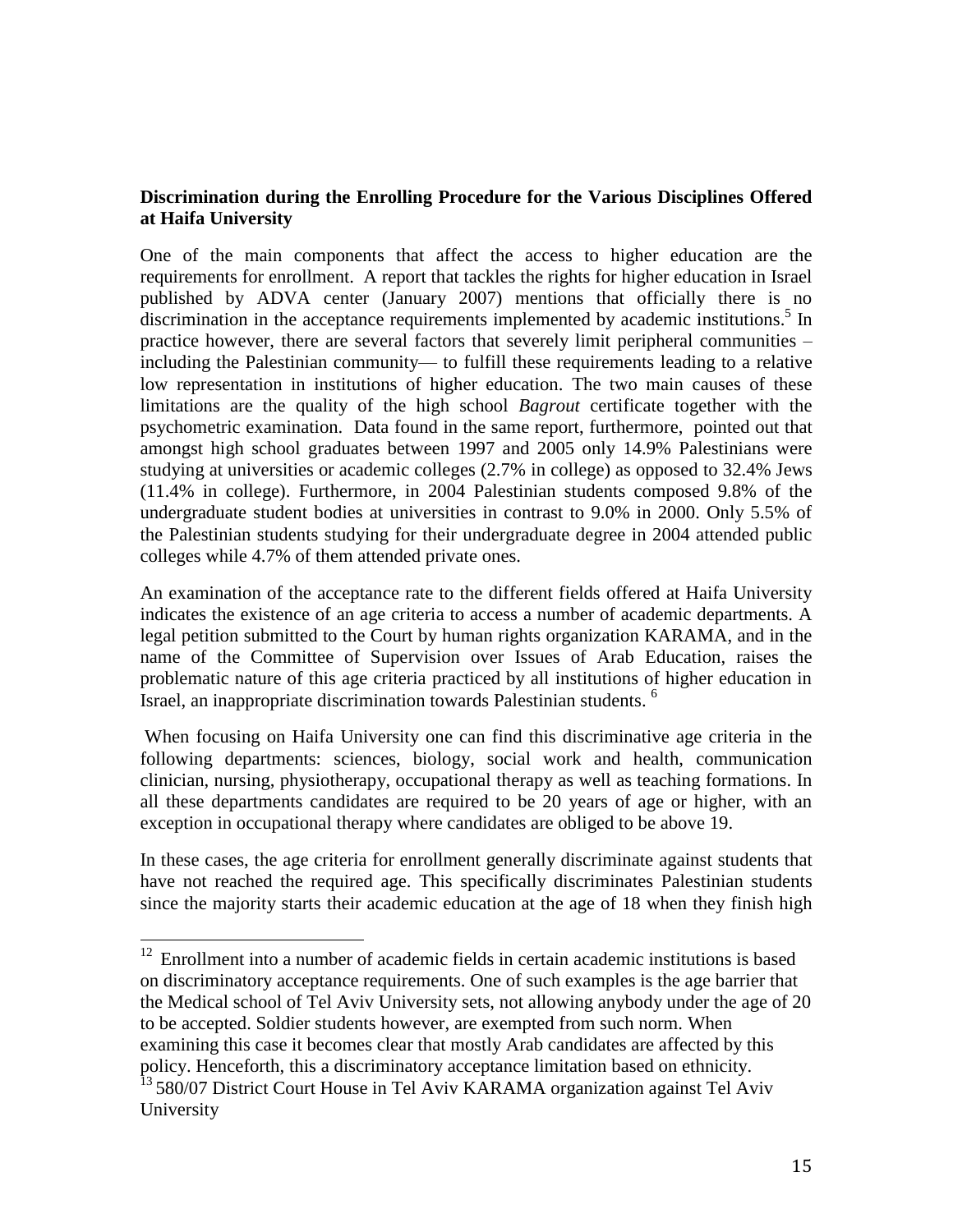school for they are not required for any army service. Most of the Jewish candidates, on the other hand, start their academic education after the army service, except for soldier students who are not subjected to any age requirement. In the legal petition of KARAMA organization it was claimed that "the policy" in which the universities condition the acceptance with an age requirement, known as the ‗**age trick**', violates inappropriately and disproportionately the value of equality, right for education and the freedom of labor. This policy is invested with discrimination based on ethnicity for it mainly affects Arab candidates in a place where higher education need to be equally accessible to all individuals of society without discrimination. In their petition KARAMA organization mentions the acceptance requirements that focus on age limitations in the different institutions of the higher education for the academic year 2007/08.

| Institution                           | <b>Tel-Aviv</b><br><b>University</b> | Haifa<br>University* | <b>Hebrew</b><br><b>University</b> | Ben-<br><b>Gurion</b> | <b>Technion</b>    |
|---------------------------------------|--------------------------------------|----------------------|------------------------------------|-----------------------|--------------------|
|                                       |                                      |                      |                                    | <b>University</b>     |                    |
| <b>Subject</b>                        |                                      |                      |                                    |                       |                    |
| <b>Social Work</b>                    | 20<br>years<br>old                   | 20 years old         | 20<br>years<br>old                 | 20<br>years<br>old    |                    |
| <b>Nursing</b>                        | 20<br>years<br>old                   | 20 years old         | 20<br>years<br>old                 | 20<br>years<br>old    |                    |
| Communication<br>Clinician            | 20<br>years<br>old                   | 20 years old         |                                    |                       |                    |
| Physiotherapy                         | 20<br>years<br>old                   | 20 years old         |                                    | 20<br>years<br>old    |                    |
| <b>Occupational</b><br><b>Therapy</b> | 20<br>years<br>old                   | 19 years old         | 20<br>years<br>old                 |                       |                    |
| <b>Medicine</b>                       | 20<br>years<br>old                   |                      |                                    | 20<br>years<br>old    | 19<br>years<br>old |
| <b>Emergency</b><br><b>Medicine</b>   |                                      |                      |                                    | 19<br>years<br>old    |                    |
| <b>Biology</b>                        |                                      | 20 years old         |                                    |                       |                    |
| <b>Teaching</b><br><b>Instruction</b> |                                      | 20 years old         |                                    |                       |                    |

\*This data is also valid for the 2008/9 academic year.

From the chart we can see that Haifa University presents an age limitation in most of its departments. In the two cases where there is no age limitation the subject is not taught at Haifa University.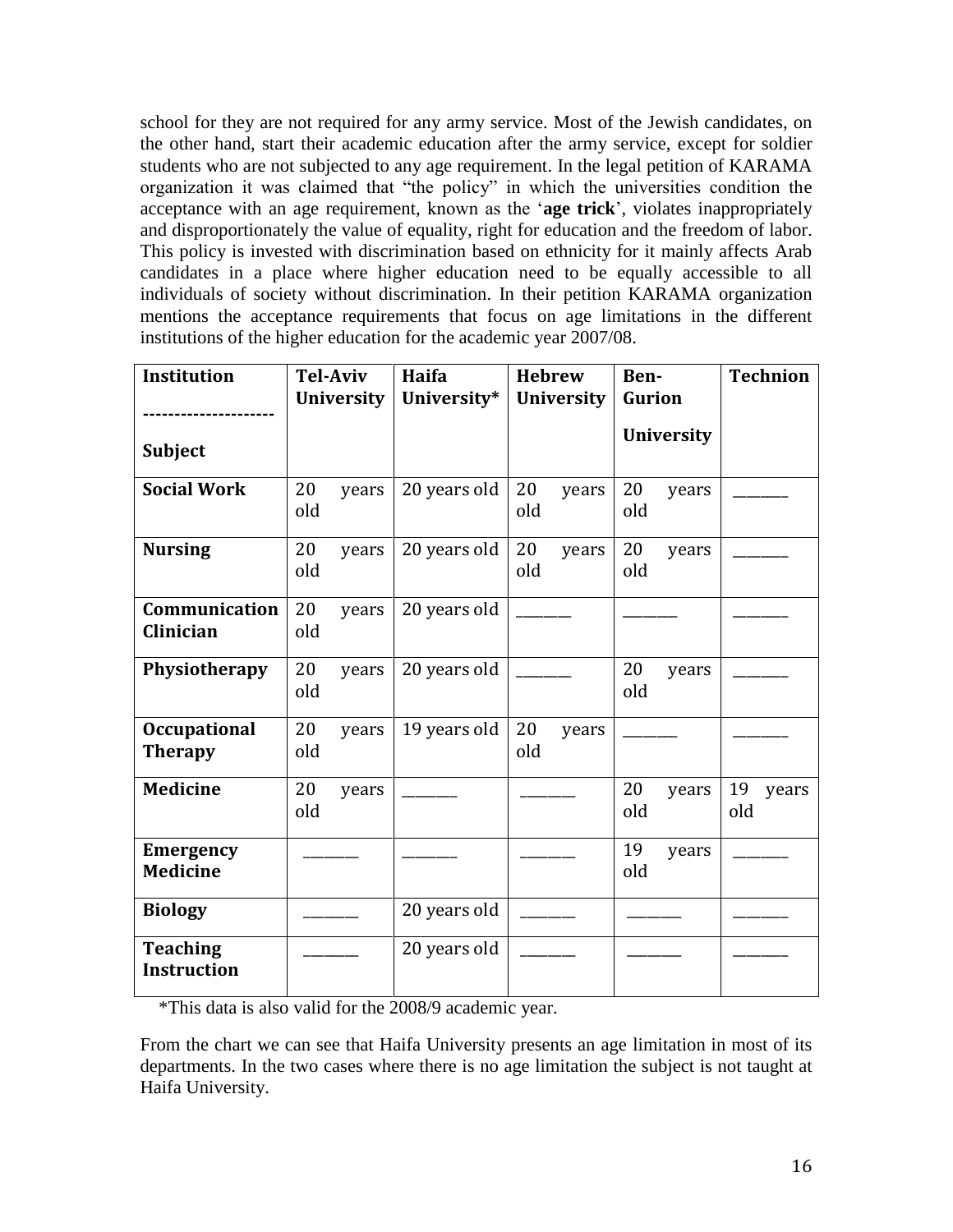While age as an acceptance criterion presents a direct limitation to the access to the different academic departments, we can find that there are indirect age limitations which inappropriately discriminate Palestinian candidates that request to study at academic institutions. The KARAMA organization's appeal mentions in this issue that the latest date one can apply to a subject of higher education is the first of June every year. This date falls before high school students take their Barghout examinations in July and August, which inhibits them from registering at university as soon as they finish high school. Those mostly affected by this are Arab students since most Jewish students need to serve in the army and thus applying to university directly after high school is not relevant to them. As a result, an Arab student is forced to wait at least a year when the registration reopens to apply for Haifa University.

KARAMA centre mentions in their appeal that there is an exception to the age limitation that benefits those that serve in the army only. These are the soldier students who as part of their army service study in academic institutions, in none of these cases does the age limitations apply to them.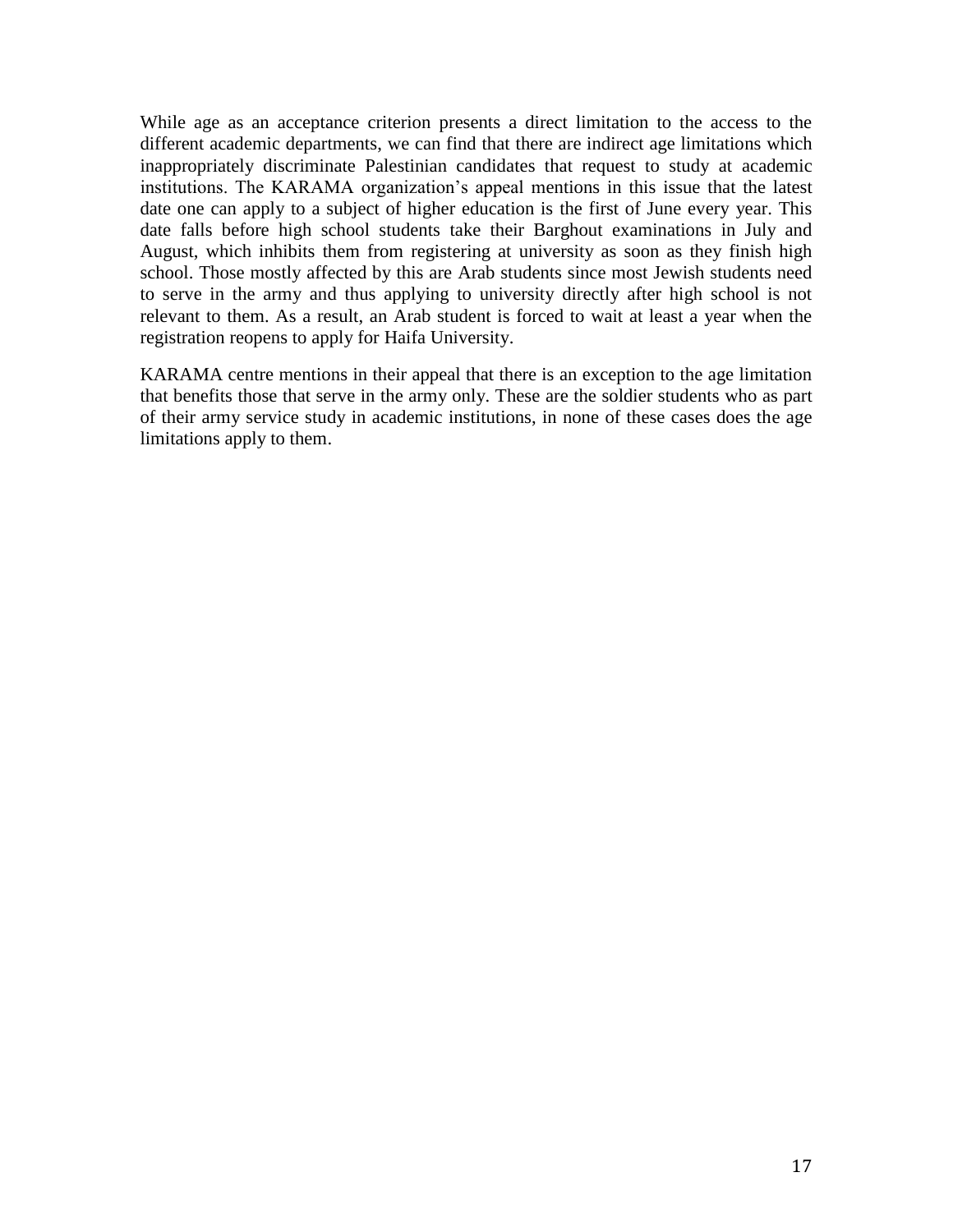#### **Discrimination in the Selection Procedure for Dormitories**

On 17 August 2008 Haifa District Court House ruled a precedent<sup>7</sup> stating that including army service as a criteria for the distribution of the dormitories in Haifa University discriminates Palestinian students on the basis of ethnicity. The judge mentioned in his argument that using army service as criteria for the distribution of dormitories forces the exclusion of Palestinian students and violates their chances to compete for space in the process of applying for student housing. He claimed students who have served in the army, mostly Jewish students, gain approximately 35% of the points that allow them to access the dormitories while student who have not served in the army, mostly Arab, will not gain such points. The District Court House also claimed that the consequences of using army service as criteria is a violation of basic rights and therefore need to lean on the main legislation that stands in condition of the proportionality exam.

It is important to mention that most of the sons and daughters of the Palestinian minority are exempted of serving in the army. Due to a limited amount of dorms a point system has been implemented to give priority to worthwhile or in-need students. Hence, the starting point of an Arab student in most cases is 0 while that one of a Jewish student is 20 at the very minimum since most of them have served in the army.

When applying to the District Court House, ADALAH claimed that the rest of the general criteria which serve as aid to students in need receive less importance than the army service criteria. For example, a candidate with a low income receives 25 points for this criterion alone. ADALAH mentioned that if correct consideration of economic status (which should be the basic criteria for acceptance to dormitories) is made, the reality would change. Since the economic situation of Arab students is much more drastic than that of their fellow Jewish students, the percentage of Palestinian students with dorms would be much higher than the percentage of those accepted in practice (35%). This claim was adopted by the district Court House in their ruling.

It is also important to mention that before the ruling, Haifa University claimed to the District Court House that using the army criteria for economic reasons only and not out of ethical consideration. After the ruling, Haifa University appealed to the Higher Court claiming amongst other things that using the army criteria was out of ethical consideration for those that had served for their country. ADALAH claimed that the position that the University takes gives way to many other cases in which the army criteria can be used. This will allow Haifa University to transform this criterion into a tool to increase the socio-economic gap between the two ethnic groups.

Haifa University appealed to the Higher Court which allowed the delay or the hindering of the ruling of the District Court House until new ruling in this matter.<sup>8</sup>

 $\overline{a}$ 

 $14$  207/05 NAAMNEH against Haifa University.

<sup>&</sup>lt;sup>15</sup> 8695/06 Haifa University against NAAMNEH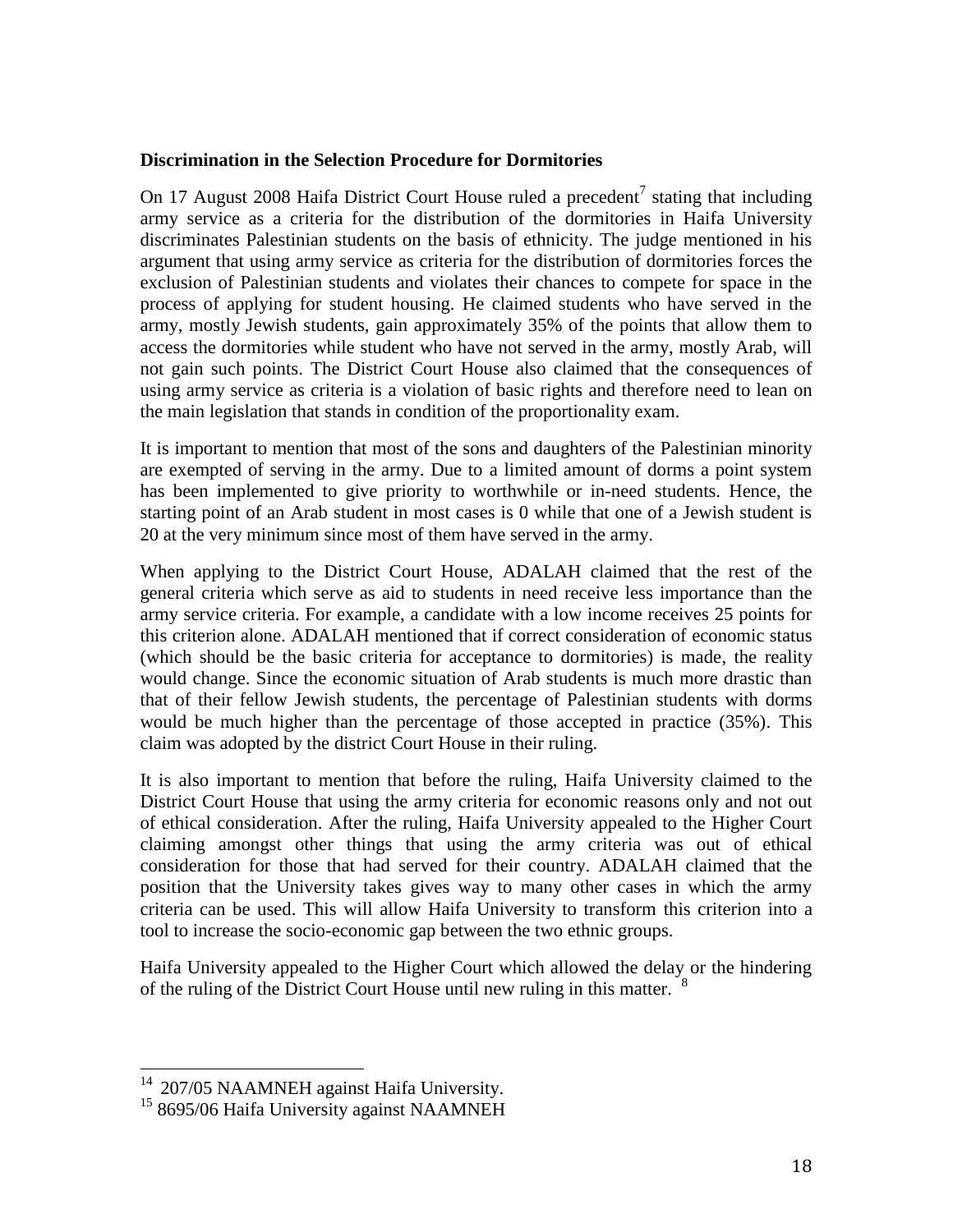In their summary to the Higher Court, ADALAH mentioned that Haifa University's legal approach that attempts to validate army service as a sound criteria points out apathy from the University when it comes to the wide range of social and economic effects this criteria has. This is clearly a violation of the value of equality on the basis of ethnicity. It was also claimed that the Law of Absorbing Dismissed Soldiers (1994) offering social benefits to dismissed soldiers entitles them to a five year aid in tuition fee and housing. ADALAH claimed that "the deviation from this legal arrangement leads to a situation that discriminates on the basis of ethnicity, opposing constitutional principles."<sup>9</sup>

On 07.07.08 Haifa University and ADALAH came to an agreement in which the appeal to the Higher Court was be dismissed due to the legislation of the Law of Dismissed Soldiers (correction 7) in 2008. The law was ruled approximately close to this date and thus allowed every academic institution to give general rights, such as preference in dormitory selection, to students that have served in the army. The Court Case mentioned that ADALAH serves the right to attack this criteria in the court if there will be changes in the criteria like the proportionate weight of the army criteria  $(???)^{10}$ 



The court ruling:

 $\overline{a}$ <sup>16</sup> ADALAH press release 29.05.07

[http://www.adalah.org/heb/pressreleases.php?pr=07\\_05\\_29-1](http://www.adalah.org/heb/pressreleases.php?pr=07_05_29-1)

<http://elyon1.court.gov.il/files/06/950/086/n13/06086950.n13.pdf>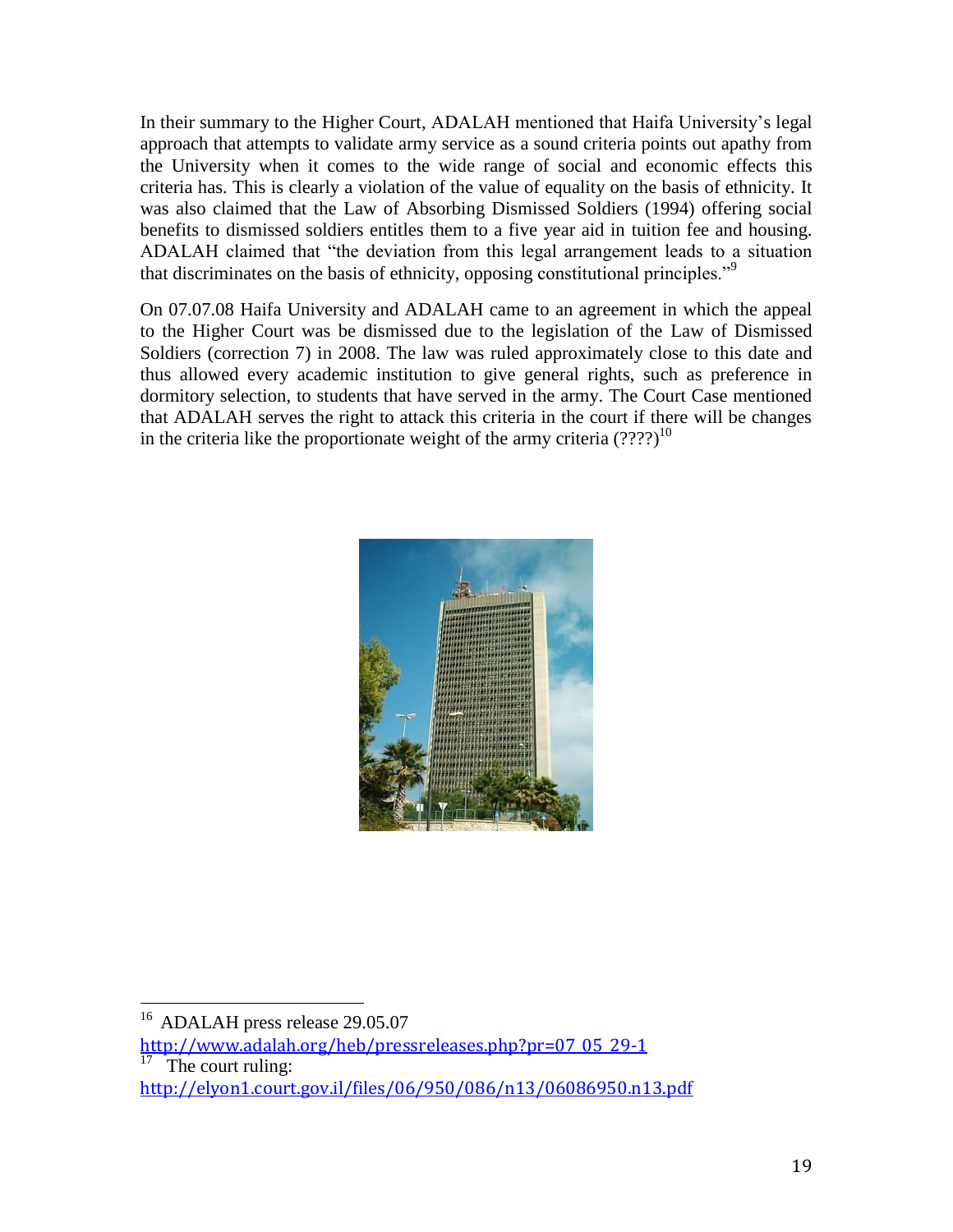#### **Discrimination in Grant Offering**

Section 14 of the Law for Students Rights 2007 refers to the right of students to receive grants and scholarships:

―Scholarships that are granted by any institution will be distributed according to criteria that are known to the general student body of an institution as well as its candidates. When granting scholarships there will be a prioritization of presenting scholarships on socio-economic bases as well as academic achievements and excellence; **in this ruling there is no section that prohibits scholarships according to other criteria (my emphasis).** 

Here too like in other places, the law allows the existence of other improper criteria for the distribution of certain scholarships.

An initial examination of the grants sponsored by Haifa University (which can be further studied on the official website of the Dean of Students who is trusted with the welfare and need of the students) reveals that the most dominant criteria in the grant receiving category is based on considering army or national service. This fact raises questions on the availability of grants for Palestinian students.

Under the title that elaborates on the different kinds of scholarships, a subparagraph mentions scholarships that are based on economic grounds:

The entitlement for scholarship will be determined by the number of points a student gains according to his or her situation based on two parameters: (1) economic situation 0 to 50 points (2) special needs 0 to 25 points...  $11$ 

An examination of the parameter "special needs", points out that this is mostly relevant to Jewish students:

Special needs. Data to be considered for eligibility for grants:

Regular military service/civil service (according to the length of the service), reserved duty that is longer than ten consecutive days or 35 cumulative days (for senior students), the student job, the number of persons supported in the student's house, emancipated students, a relative from first degree that is severely sick (with the condition that affects the economic status of the family), a partner that is a student for a BA degree or a soldier in regular service.  $^{12}$ 

As the case of the division of the dorms, the University includes irrelevant considerations -army or civil service- to a matter of economic assistance. Thus the only criterion that should be relevant is the economic situation of the student and nothing else. Here too, entitlement to grants and scholarships is subjected to point accumulation in which the

 $\overline{a}$ 

<sup>&</sup>lt;sup>18</sup> The official website of the Student Dean of Haifa University. Accessed  $10.03.10$ http://dekanat.haifa.ac.il/index.php?option=com\_content&task=view&id=22&Itemi  $d=26$ 

See link above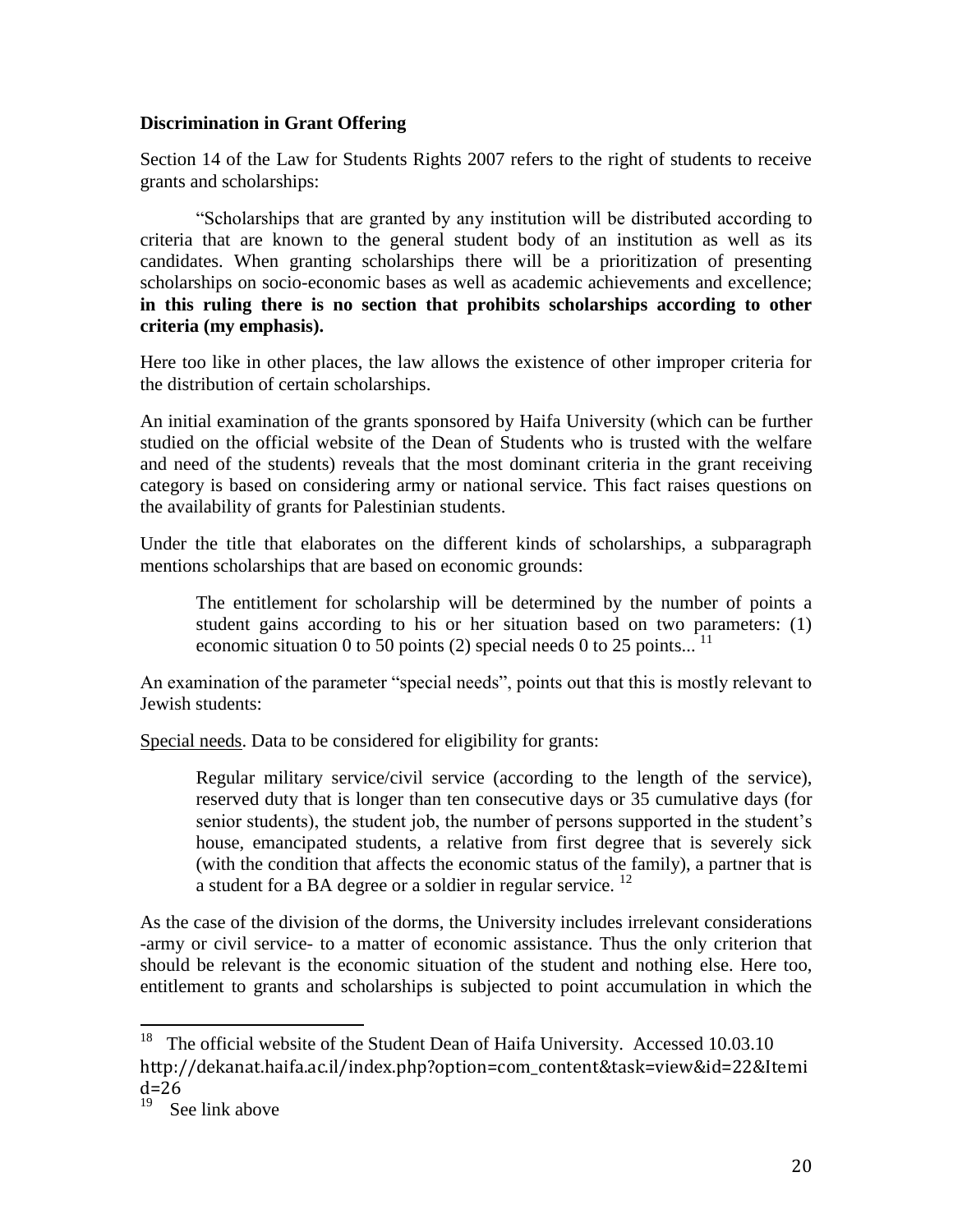starting point of a student that serves in the army, mainly Jewish, is greater than that of an Arab student who in turn is not obliged to army or civil service.

A further evaluation of the division of points for the entitlement of grants or scholarships based on financial situation indicated that the main parameter is income per person. However, once again the University included the army criteria for the consideration of point accumulation. Furthermore, the calculation of the income includes the category of ―reliant persons‖, thus **siblings/children in regular army/civil service (my emphasis).**

Another relevant example is the case of the ISEF foundation, one of the main foundations in the country that works in collaboration with the Dean of Students and acts as a social factor in empowering students. This foundation elaborates its activity on the Dean's website as followed:

- 1. Member of the foundation receive partial grants for tuition.
- 2. The foundation acts as a unified social network in granting academic and economic aid through tide collaborations with academic bodies within the University.
- 3. The students are asked to carry out four hours of weekly activity in one of the social activities the foundation runs across Haifa as well as participating in several training meetings along the year. \
- 4. Participation in theoretical activity- student members of the foundation are asked to participate in monthly three hour group meetings.

Examining the conditions to apply for this grant as they appear on the registration form points out that civil or army service is a criterion for receiving this grant.<sup>13</sup>

When examining almost all of the grants that the Dean of students offers, whether offered directly by him or by external foundations, the army criteria always applies. This is also seen under the section for "social activism" on the Dean's website. The essence of the program includes the army criteria. For example one of the main projects- the ETGAR project- that supplies participants with 5000 NIS for a 115 hour of activity during the whole project is meant only for released soldiers. There is currently only one project that is open to Palestinian students.

<sup>&</sup>lt;sup>20</sup> The Dean of Students website. Accessed 10.03.10.

http://dekanat.haifa.ac.il/index.php?option=com\_content&task=view&id=16&Itemi d=36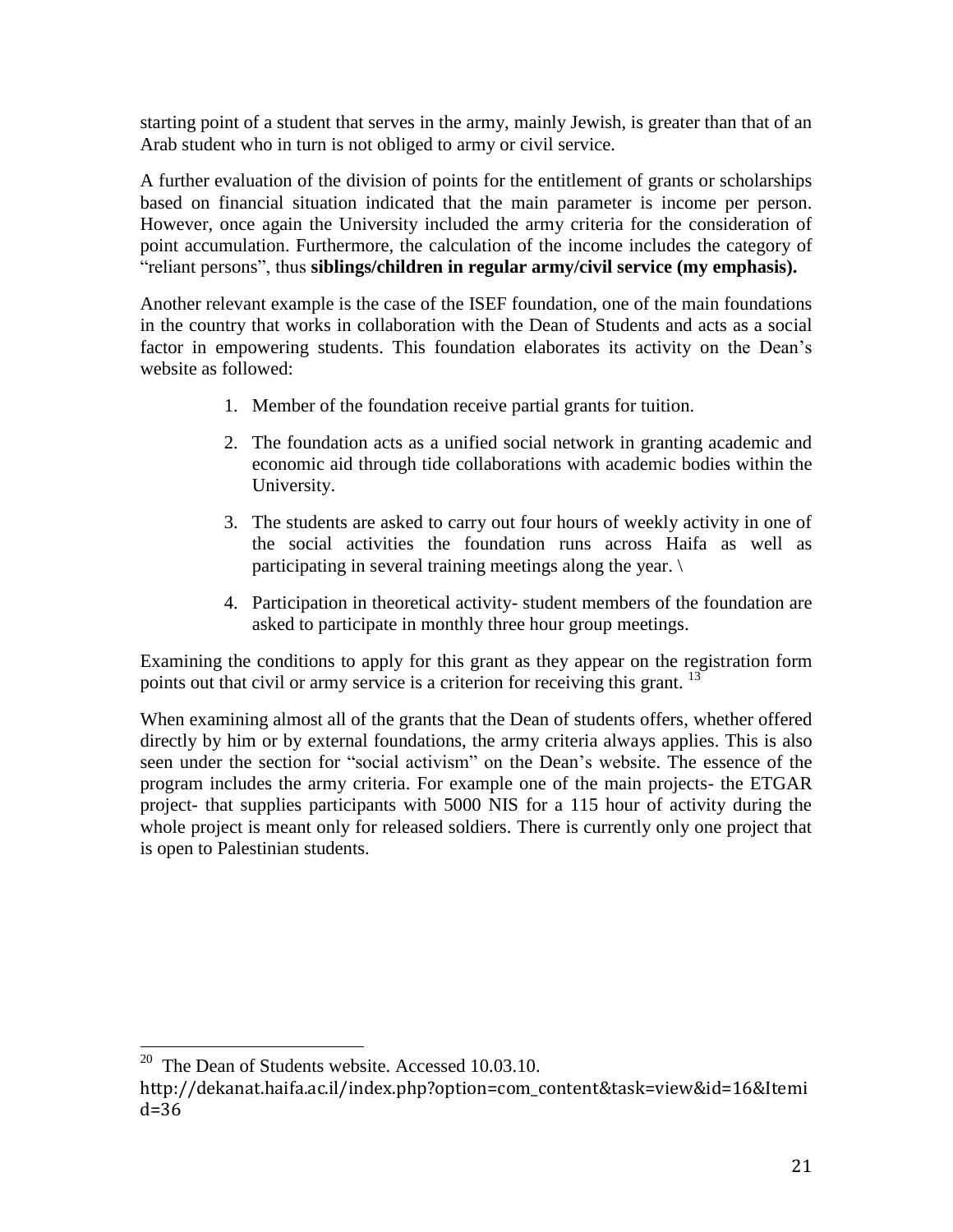#### **The Significance of the Involvement of Security Considerations in the Academic Space**

During the writing of this document, the eighteenth elections for the Israeli Knesset took place. In these elections right wing parties gained an overwhelming support. From these parties "Israel Beytenu", a radical right wing party, received enough mandates to make it the third largest political party in Israel. Due to the political nature of building a coalition in Israel, this party became extremely sought after by the two other large parties to create a ruling majority. Hence, the two other moderately centre-right parties published statements in which they abided to all of Beytenu's demands. One of these demands was granting obvious preference to dismissed soldiers who have served in the Israeli army or those that took part of other services associated with the security of the country. The army service would allow them preference in the enrollment to academic institutions, aid in housing, job security, as well as many other benefits.

Due to the existing reality in Haifa University and most probably in other universities as well, there is no doubt that Beytenu's policy will be received with open arms by Israeli academic institutions. Already today universities act as fertile grounds for improper preference for those that have served in the army. This means that Palestinian students do not receive the same preferences not only because they have not served in the army which they morally, ethically and strategically cannot but merely because they are Palestinian.

The intensification of the army criteria amongst the Jewish public in Israel have infiltrated all aspects of life. Recently, there has been a tendency to publicly speak out against artists who have not served in the army. The long existent militarization of the Jewish public has reached dimensions that can lead to its own destruction. It does not end with the matter of serving or not serving in the army. The consequences of the militaristic atmosphere that prevail Jewish society can be found in the results of the eighteenth Knesset elections in which every party that used slogans against Arabs received higher mandates.

This atmosphere has managed to infiltrate into the hallways of the university campuses in Israel. Accepting security considerations into the university arena is a scapegoat for Israeli policy, especially the most recent extreme policy. The continuation of such policies in and outside of the campuses will not only create constant tensions but it might also lead to serious clashes between Arabs and Jews.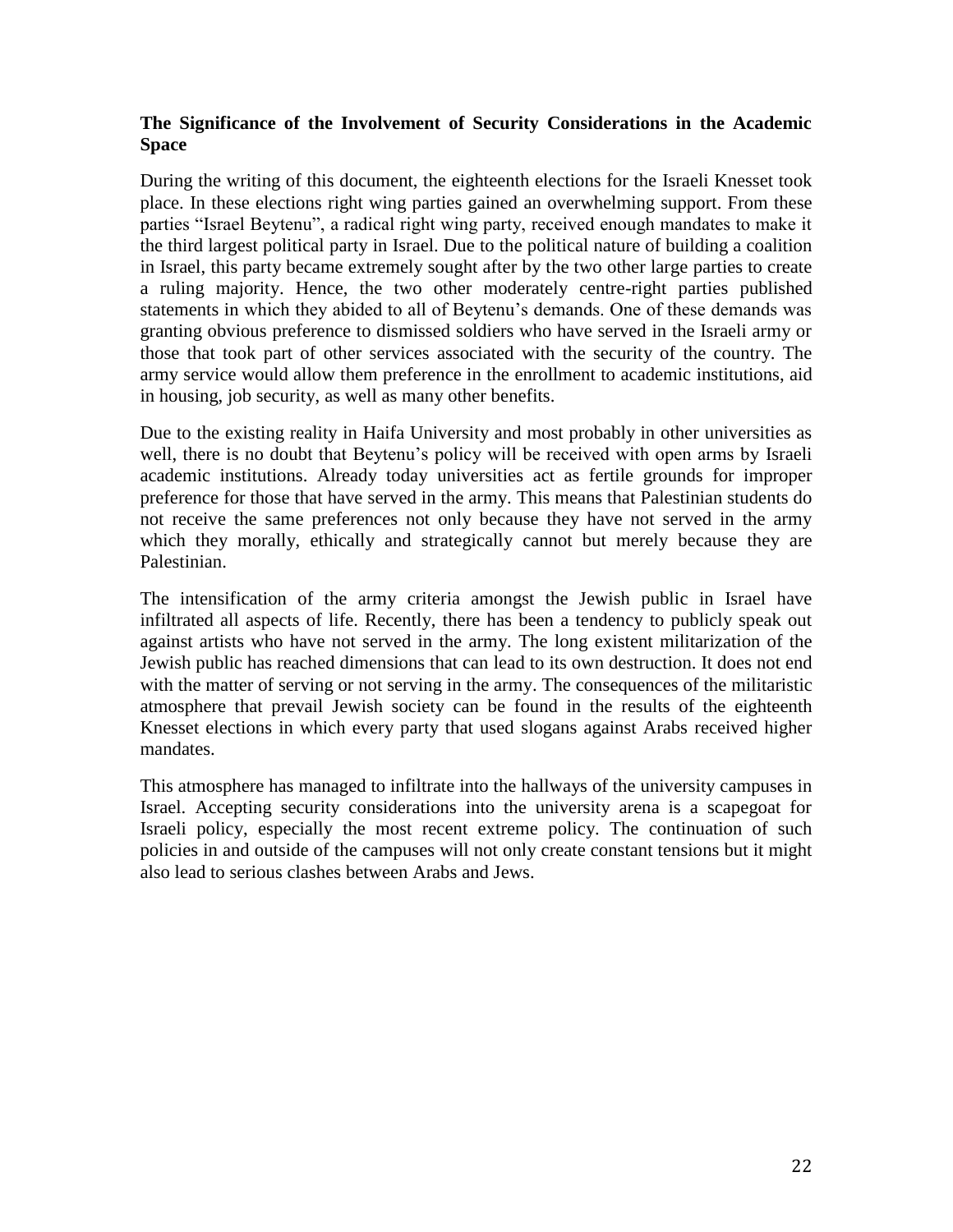#### **Racist Remarks Against Arabs by Professors**

During the 2004/2005 academic year Haifa University student Fadi Abu-Younnes, active in the Hadash-Yaha Movement on campus, submitted a complaint to the University authorities against political science professor David Bokai. The complaint came afterAbu Younnes attended one of the professor's lectures in which he said that "Arabs must be shot in the head," "Arabs are stupid" and "Arabs are nothing but sex and alcohol." Due to these statements the legal advisor of the University requested an investigation against Bokai on the grounds of inciting racism. Bokai denied the above mentioned statements calling them "bloody deeds."

Parallel to this the Anti-Defamation League, a prestigious Jewish organization that has been following acts of anti-Semitism and racism for more than 90 years, came out against the slandering discourse used by the professor. It appeared that the professor had written in many of his articles, amongst other claims, that "When an Arab says 'Wallahi' they probably mean to lie," and "amongst the Arabs and the Muslims there is no condemnation, no sense of regret, no pains of conscience, nowhere, not in any social layer or social standing."

The Deputy National Director of the Anti-Defamation League Ken Jacobson expressed in the mainstream media that "these are the worst stereotypes. We need to know better than anyone else that we must not engage in such expressions." He also mentioned these sayings are "disturbing generalizations that express destructive stereotypes."<sup>14</sup>

Professor Yosi Ben Artzi, the Haifa University Rector, examined this case and announced that "some of the sentences were combined in a manipulative matter while the sayings about shooting Arabs in the head were never said." Bokai responded through the media that "It is true that things could have been worded in a less generalizing way... but it's true that my claims generally represent the reality." Haifa University responded saying "We do not check or approve articles from University professors and we do not have responsibility over them."<sup>1</sup>

Following this case the University began disciplined procedures against the students that had complained. The University prosecutor asked to punish Fadi Abu-Younnes for interrupting the classroom and calling professor David Bokai "racist." During the sitting, Abu Younness' Attorney, Yusef Jabarin, claimed that Bokai distributed a controversial article that he wrote, in the classroom. This article, amongst other things, had sayings such as "anthropologists claim that when an Arab or Muslim says *'walahi'* they probably mean to lie." In a different article Bokai wrote that "the most important combination in understanding the Arab personality is the combination between submissiveness to whom they grasp as powerful and between cruel and violent savageness." He also wrote that the Arabs "dance around their guests from fear that they might flirt with their wives and daughters.

<sup>21</sup> Miron, Rappaprote "The Haifa University Punishes a Student that Protested against Racism" From *Haaretz* newspaper 28.04.05 22 See above

 $\overline{a}$